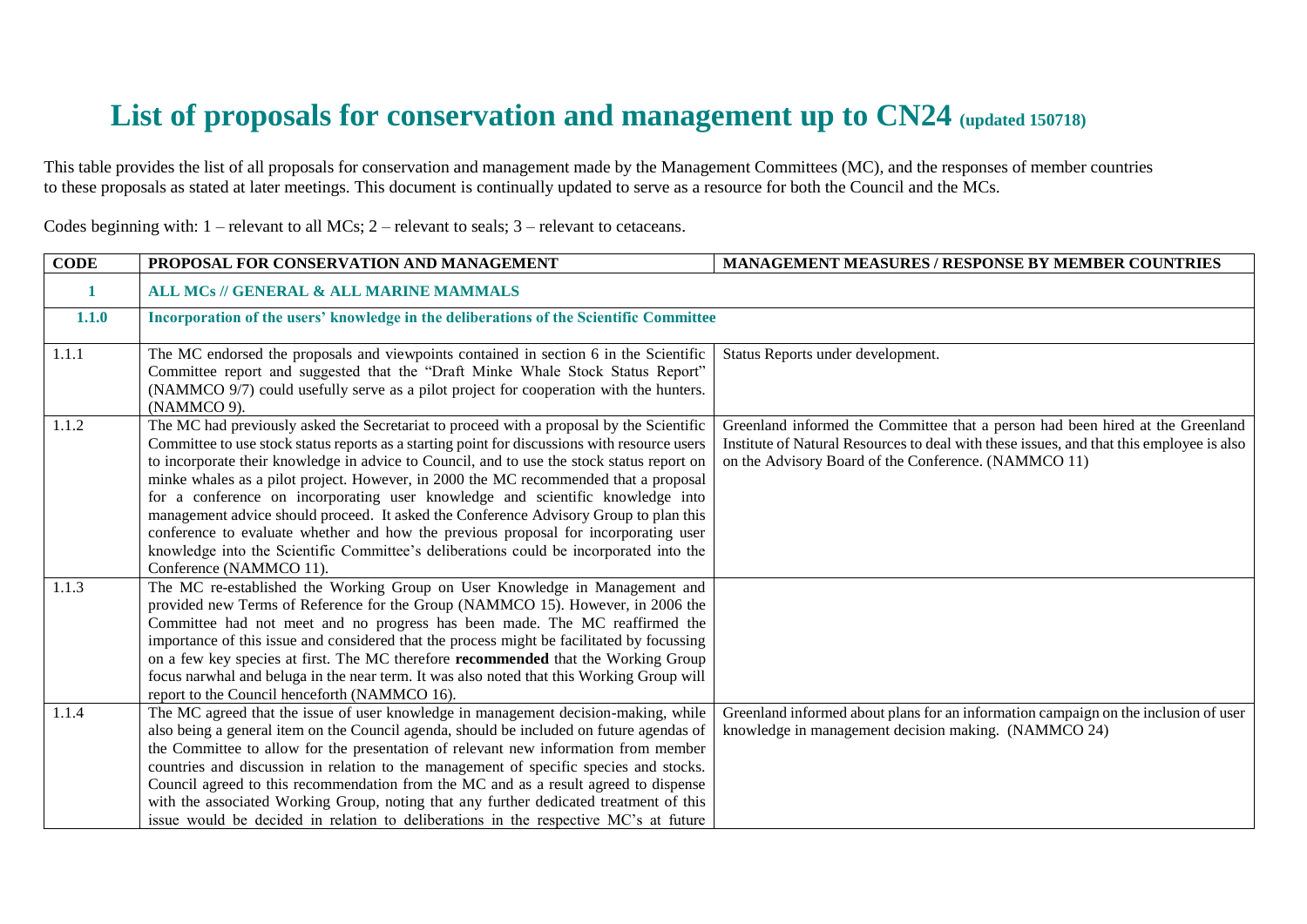| <b>CODE</b> | PROPOSAL FOR CONSERVATION AND MANAGEMENT                                                                                                                                                                                                                                                                                                                                                                                                                                                                                                                                                                                                                                                                                                                                                                                                                                                                                                                                                                           | <b>MANAGEMENT MEASURES / RESPONSE BY MEMBER COUNTRIES</b>                                                                                                                                                                                                                                                                                                                                                                                                                                                                                                                |
|-------------|--------------------------------------------------------------------------------------------------------------------------------------------------------------------------------------------------------------------------------------------------------------------------------------------------------------------------------------------------------------------------------------------------------------------------------------------------------------------------------------------------------------------------------------------------------------------------------------------------------------------------------------------------------------------------------------------------------------------------------------------------------------------------------------------------------------------------------------------------------------------------------------------------------------------------------------------------------------------------------------------------------------------|--------------------------------------------------------------------------------------------------------------------------------------------------------------------------------------------------------------------------------------------------------------------------------------------------------------------------------------------------------------------------------------------------------------------------------------------------------------------------------------------------------------------------------------------------------------------------|
|             | meetings (NAMMCO 17).                                                                                                                                                                                                                                                                                                                                                                                                                                                                                                                                                                                                                                                                                                                                                                                                                                                                                                                                                                                              |                                                                                                                                                                                                                                                                                                                                                                                                                                                                                                                                                                          |
| 1.2.0       | <b>Marine mammal – fisheries interactions</b>                                                                                                                                                                                                                                                                                                                                                                                                                                                                                                                                                                                                                                                                                                                                                                                                                                                                                                                                                                      |                                                                                                                                                                                                                                                                                                                                                                                                                                                                                                                                                                          |
| 1.2.1       | The MC noted (NAMMCO 16) the long-standing requests to the Scientific Committee in<br>this area, and the conclusion of the Scientific Committee that no further progress was likely<br>unless more resources were dedicated to modelling efforts already begun in Iceland and<br>Norway, and to gathering the data necessary as model input previously identified by the<br>Scientific Committee. In this respect it was noted that the Icelandic Research Program,<br>which will provide required data on the feeding ecology of minke whales, will be<br>completed by 2007. The MC therefore agreed to recommend that the Scientific Committee<br>review the results of the Icelandic program on the feeding ecology of minke whales and<br>multispecies modelling as soon as these become available (NAMMCO 16).                                                                                                                                                                                                |                                                                                                                                                                                                                                                                                                                                                                                                                                                                                                                                                                          |
| 1.2.2       | The MCs expressed a general support for the modelling exercise proposed and<br>recommended the Secretariat and the Scientific Committee to continue the planning. The<br>four modelling approaches proposed are:<br>1. Minimal realistic model implemented<br>using GADGET<br>2. Ecopath with Ecosim<br>3. Time series regression<br>4. A simple biomass-based model such as one recently applied in eastern Canada.<br>The exercise should be carried out preferably for two areas. Likely candidates include the<br>Barents Sea and the region around Iceland. The projected investigation would require a<br>funded multi-year project. Once funding is obtained, selection of appropriate area(s)<br>should, if necessary, be decided by a working group of experts knowledgeable in the data<br>requirements and availability.<br>The tentative schedule provided for the work was articulated around 4 key-step meetings<br>with a 2-year period as a realistic time-span for the whole process (NAMMCO 18). |                                                                                                                                                                                                                                                                                                                                                                                                                                                                                                                                                                          |
| 1.3.0       | <b>By-catch</b>                                                                                                                                                                                                                                                                                                                                                                                                                                                                                                                                                                                                                                                                                                                                                                                                                                                                                                                                                                                                    |                                                                                                                                                                                                                                                                                                                                                                                                                                                                                                                                                                          |
| 1.3.1       | Norway:<br>The MC supported the recommendation of the Working Group on by-catch that Norway<br>provide the report of the March 2007 evaluation meeting to the NAMMCO Scientific<br>Committee at their next meeting, and provide estimates of by-catch from fisheries to<br>NAMMCO as soon as they become available (NAMMCO 16).<br>Faroes:<br>The WG supported the Faroes plan of conducting a questionnaire of fishermen to gather<br>information about the magnitude of marine mammal by-catch as a useful first step<br>(NAMMCO 16).                                                                                                                                                                                                                                                                                                                                                                                                                                                                            | Norway reported that it has a reference fleet as a trial for by-catch reporting. It is<br>hoped that data will be available and analysed at the end of 2009. The findings should<br>be available for reporting next year (NAMMCO 18).<br>Efforts are being made to include mandatory reporting of marine mammal by-catch<br>in all fishing vessel logbooks in the Faroe Islands. It should be noted that logbooks<br>are already mandatory on all vessels over 15 tonnes (NAMMCO 18).<br>In Iceland there had been progress in monitoring but no results as yet (NAMMCO) |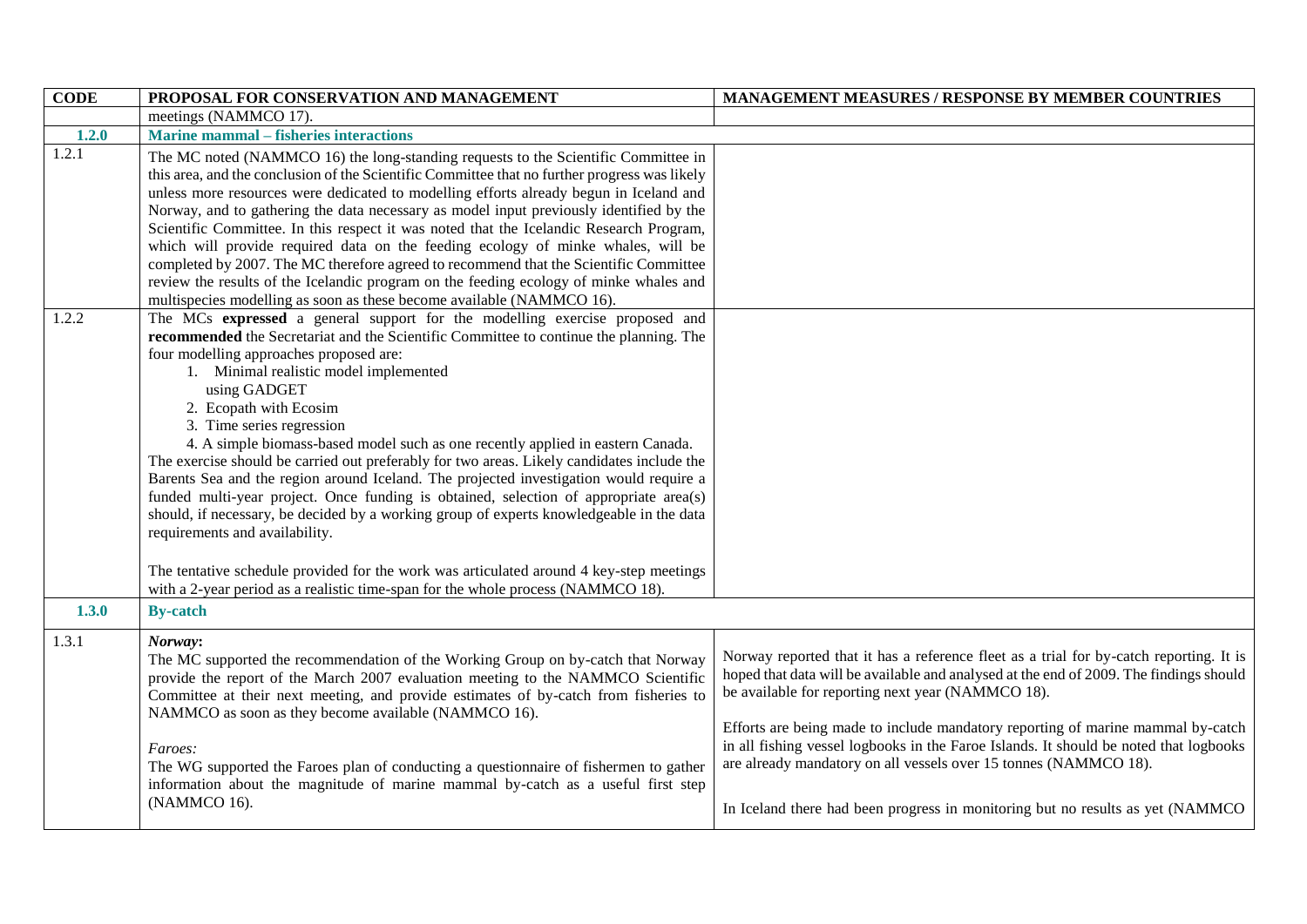| <b>CODE</b> | PROPOSAL FOR CONSERVATION AND MANAGEMENT                                                                                                                                                                                                                                                                                                                                                                                                                                                    | MANAGEMENT MEASURES / RESPONSE BY MEMBER COUNTRIES                                                                                                                                                                                                                                                                     |
|-------------|---------------------------------------------------------------------------------------------------------------------------------------------------------------------------------------------------------------------------------------------------------------------------------------------------------------------------------------------------------------------------------------------------------------------------------------------------------------------------------------------|------------------------------------------------------------------------------------------------------------------------------------------------------------------------------------------------------------------------------------------------------------------------------------------------------------------------|
|             | Iceland:                                                                                                                                                                                                                                                                                                                                                                                                                                                                                    | 18).                                                                                                                                                                                                                                                                                                                   |
|             | The MC supported the advice of Working Group on by-catch that recommendations for<br>improving the Icelandic monitoring program be accepted and implemented by Iceland in a<br>timely fashion (NAMMCO 16).                                                                                                                                                                                                                                                                                  | There was still uncertainty whether by-catch in Greenland was reported as such or as<br>catch (NAMMCO 18).                                                                                                                                                                                                             |
|             | The MC agreed in 2007 that the design of monitoring programs that will provide accurate<br>and precise estimates of by-catch is in the main a scientific issue, and that such advice                                                                                                                                                                                                                                                                                                        | Iceland reported new information on by-catch monitoring from 2009 (porpoise,<br>harbour seal, bearded seal, grey seal and harp seal). Efforts are ongoing to improve<br>reporting systems (NAMMCO 19).                                                                                                                 |
|             | could therefore be provided by the Scientific Committee. The MC agreed therefore to<br>disband the standing Working Group on By-catch, as its role would now be fulfilled by the<br>Scientific Committee (NAMMCO 16).                                                                                                                                                                                                                                                                       | The Faroe Islands reported that a new electronic logbook system for vessels larger<br>than 15 BRT is being developed and should be implemented in 2011 when reporting<br>of marine mammal by-catch will become mandatory. (Conventional logbooks are<br>already mandatory on vessels larger than 15 BRT.) (NAMMCO 19). |
|             |                                                                                                                                                                                                                                                                                                                                                                                                                                                                                             | Greenland reported that by-catches are reported as catches but a revised reporting<br>system allowing discrimination of origin is underway (NAMMCO 19).                                                                                                                                                                |
|             | The MC agreed to the need for further guidance from Council in relation to priority of<br>requests and workload of the Scientific Committee, before endorsing a review of by-catch<br>systems (NAMMCO 17).                                                                                                                                                                                                                                                                                  |                                                                                                                                                                                                                                                                                                                        |
|             | The MCs noted the work undertaken by the Scientific Committee for organising a joint<br>workshop with ICES, focussing on by-catch monitoring systems and reviewing the<br>advantages and disadvantages of existing observation schemes for marine mammals, and<br>recommended moving forward on this matter (NAMMCO 18).                                                                                                                                                                    | A Workshop on By-Catch Monitoring of marine mammals and seabirds, co-<br>convened by NAMMCO and ICES was held successfully in Copenhagen in July<br>2010, and guidelines for best practices in monitoring by-catch are being developed<br>and will be published (NAMMCO 19).                                           |
| 1.4.0       | <b>Joint NAMMCO control scheme</b>                                                                                                                                                                                                                                                                                                                                                                                                                                                          |                                                                                                                                                                                                                                                                                                                        |
| 1.4.1       | The MC agreed that the provisions of the Scheme should be amended to integrate<br>requirements for observer training to ensure observer safety onboard vessels, and to take<br>account of recent technological developments in automated monitoring. In addition, the<br>provisions should be modified to support it reporting to the Council rather than the MC.<br>(NAMMCO 16).                                                                                                           | The revisions of the provisions were finalised and adopted at NAMMCO 18.                                                                                                                                                                                                                                               |
| 1.5.0       | <b>Enhancing ecosystem-based management</b>                                                                                                                                                                                                                                                                                                                                                                                                                                                 |                                                                                                                                                                                                                                                                                                                        |
| 1.5.1       | The MC recommended that the Working Group on Enhancing ecosystem-based<br>management meet in 2007, and noted that it will be reporting to the Council henceforth.<br>Nevertheless, this item is of course of interest in a management context and will remain on<br>the agenda of the MCs. (NAMMCO 16).<br>Noting the conclusion of the Scientific Committee that no further progress was likely in<br>this area unless more resources were dedicated to modelling efforts already begun in |                                                                                                                                                                                                                                                                                                                        |
|             | Iceland and Norway, and to gathering the data necessary as model input, the MC<br>recommended that these activities be a priority for member countries (NAMMCO 16).                                                                                                                                                                                                                                                                                                                         |                                                                                                                                                                                                                                                                                                                        |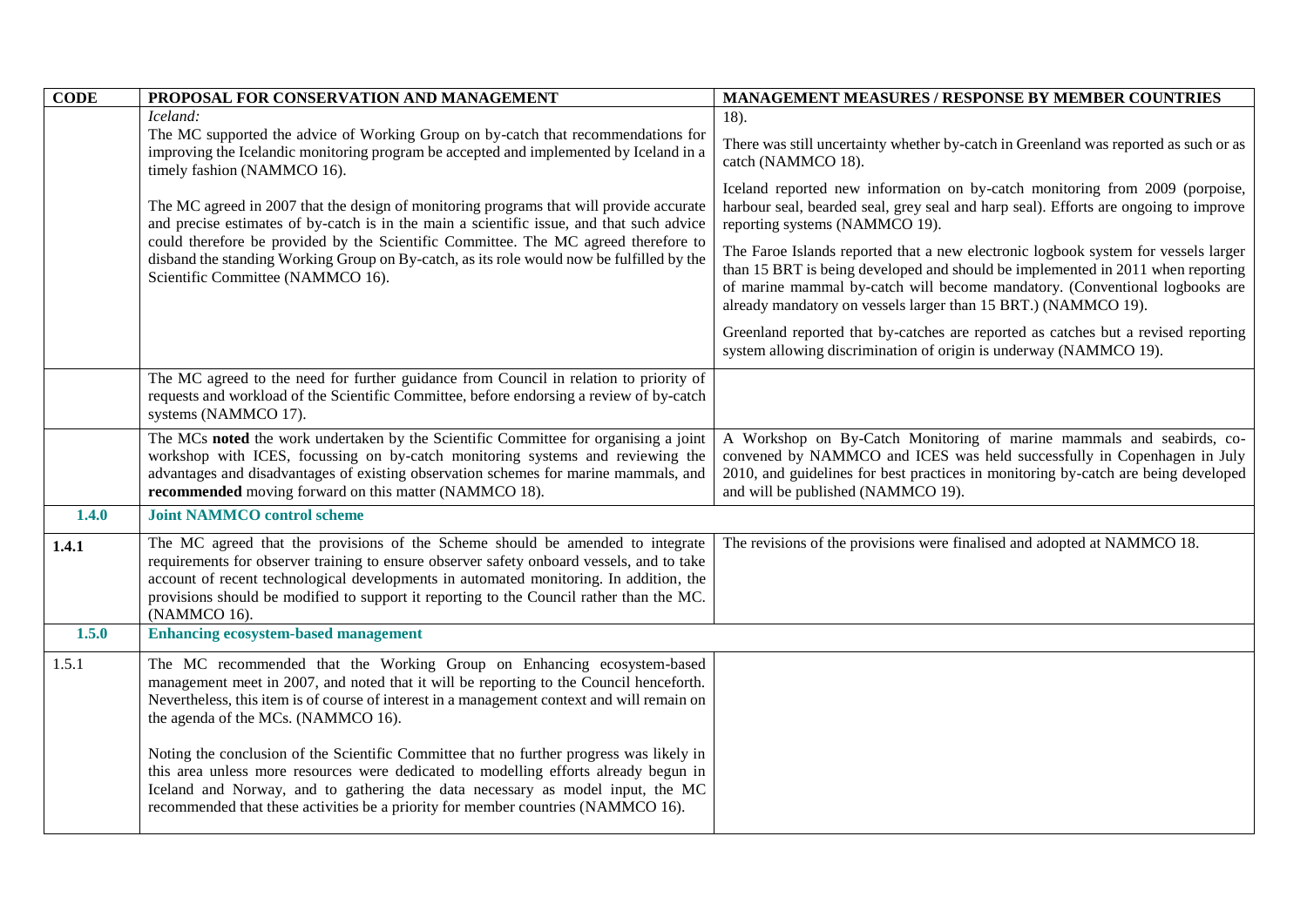| <b>CODE</b>  | PROPOSAL FOR CONSERVATION AND MANAGEMENT                                                        | <b>MANAGEMENT MEASURES / RESPONSE BY MEMBER COUNTRIES</b>                                 |
|--------------|-------------------------------------------------------------------------------------------------|-------------------------------------------------------------------------------------------|
|              | Development of ecosystem models for use in management is a time-consuming process.              |                                                                                           |
|              | However enough progress has been made recently to warrant new consideration and broader         |                                                                                           |
|              | terms of reference in the Scientific Committee Working Group on marine mammal-fisheries         |                                                                                           |
|              | interactions. Council therefore decided to discontinue the <i>ad hoc</i> Working Group on       |                                                                                           |
|              | ecosystem-based management. Discussions of a general nature on the management level in          |                                                                                           |
|              | recent years had been useful, and the efforts of the members of the <i>ad hoc</i> Working Group |                                                                                           |
|              | were appreciated. However, the continued scientific and management focus on these issues        |                                                                                           |
|              | was more appropriate for detailed discussion in the respective MCs. It was however also         |                                                                                           |
|              | agreed to keep this item on the Council agenda as an opportunity to follow developments in      |                                                                                           |
|              | more general terms and to review how other relevant international bodies are addressing both    |                                                                                           |
|              | the concepts and the practicalities of ecosystem-based management (NAMMCO 17).                  |                                                                                           |
| $\mathbf{2}$ | <b>SEALS AND WALRUS</b>                                                                         |                                                                                           |
| 2.1.0        | <b>Harp seals</b>                                                                               |                                                                                           |
| 2.1.1        | The MC requests that the Scientific Committee annually discusses the scientific                 | Greenland informed that a new executive order on seals will come into force in            |
|              | information available on harp and hooded seals and advice on catch quotas for these             | 2010 (NAMMCO 18).                                                                         |
|              | species given by the ICES/NAFO Working Group on Harp and Hooded Seals. The advice               |                                                                                           |
|              | by the Scientific Committee on catch quotas should not only be given as advice on               |                                                                                           |
|              | replacement yields, but also levels of harvest that would be helpful in light of ecosystem      |                                                                                           |
|              | management requirements                                                                         |                                                                                           |
|              |                                                                                                 |                                                                                           |
|              | For the Barents/White Sea and Greenland Sea stocks, in addition to the advice on                |                                                                                           |
|              | replacement yields, advice should be provided on the levels of harvest that would result in     |                                                                                           |
|              | varying degrees of stock reduction over a 10 year period (NAMMCO 13).                           |                                                                                           |
| 2.1.2        | Northwest Atlantic                                                                              | Canada brought to the attention of the Committee the recently completed Report of         |
|              | The MC noted that a new abundance estimate for Northwest Atlantic harps seals of 4.8            | the Eminent Panel on Seal Management, which contains a full review of research and        |
|              | million was available, based on a pup production estimate for 1994 of 702,900. The MC           | management of seals in Canada, with a primary focus on Northwest Atlantic harp            |
|              | also noted the conclusion that the Northwest Atlantic population of harp seals has been         | and hooded seals. The Report is available at the following web site: http://www.dfo-      |
|              | growing at a rate of 5% per year since 1990, and that the 1996 population was estimated         | mpo.gc.ca/seal-phoque/reports/index.htm. Canada also noted that an abundance              |
|              | to be 5.1 million, with a calculated replacement yield of 287,000.                              | survey of the Northwest Atlantic harp seals had been completed in 1999, and that          |
|              | The MC concluded that catch levels of harp seals in Greenland and Canada from 1990 to           | published results were now available. (NAMMCO 11).                                        |
|              | 1995 were well below the calculated replacement yields in this period (NAMMCO 6).               | Greenland commented that sustainable catches may be obtained at other catch levels        |
|              |                                                                                                 | than those that provide replacement yields. (NAMMCO 11).                                  |
|              | The MC noted that combined estimated catches of harp seals in Canada and Greenland are          |                                                                                           |
|              | in the order of 300,000 and that these catches are near, or at, the established replacement     | The Observer for Canada presented information on a multi-year management plan             |
|              | yields (NAMMCO 8).                                                                              | for the Atlantic seal hunt, which was announced in February 2003. For harp seals          |
|              |                                                                                                 | total allowable catch is set at 975,000 over a 3-year period. If the full quota were      |
|              | Noting that Canada has instituted a multi-year management plan with a 3-year allowable          | taken and Greenlandic harvests were as forecast, the total take should result in a slight |
|              | catch of harp seals totalling 975,000 (not including the catch by Greenland), the MC            | population reduction over the period, while still maintaining the population well         |
|              | requested the Scientific Committee to provide advice on the likely impact on stock size,        | above the conservation reference points adopted (NAMMCO 12).                              |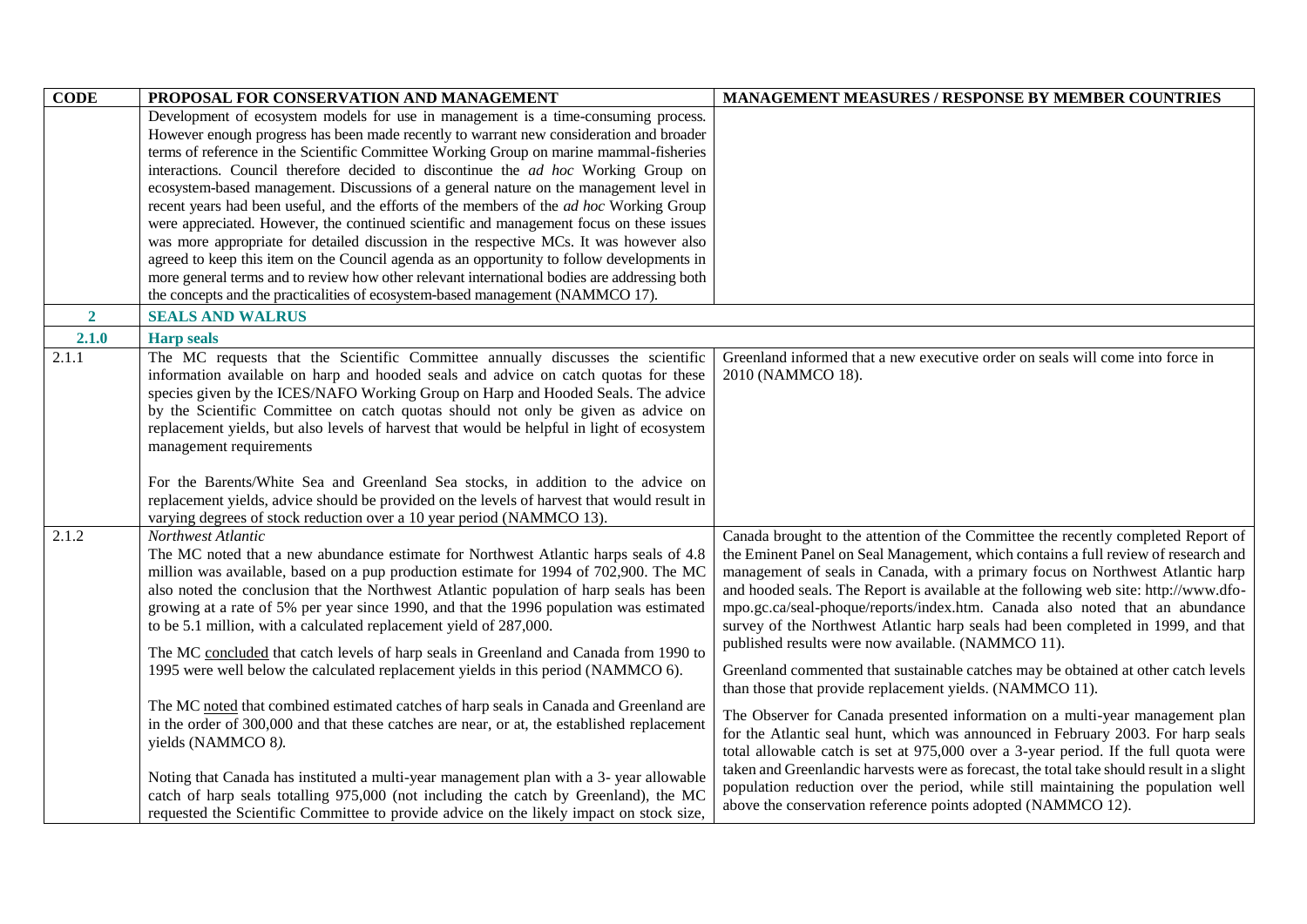| <b>CODE</b> | PROPOSAL FOR CONSERVATION AND MANAGEMENT                                                                                                                                                                                                                                                                                                                                                                                                                                                                                                                                                                                                                                                                                                                                                                                                                                                                                                                                                                                        | <b>MANAGEMENT MEASURES / RESPONSE BY MEMBER COUNTRIES</b>                                                                                                                                                                                                                                                                                                                                                                                                                                                                                                                                                                                                             |
|-------------|---------------------------------------------------------------------------------------------------------------------------------------------------------------------------------------------------------------------------------------------------------------------------------------------------------------------------------------------------------------------------------------------------------------------------------------------------------------------------------------------------------------------------------------------------------------------------------------------------------------------------------------------------------------------------------------------------------------------------------------------------------------------------------------------------------------------------------------------------------------------------------------------------------------------------------------------------------------------------------------------------------------------------------|-----------------------------------------------------------------------------------------------------------------------------------------------------------------------------------------------------------------------------------------------------------------------------------------------------------------------------------------------------------------------------------------------------------------------------------------------------------------------------------------------------------------------------------------------------------------------------------------------------------------------------------------------------------------------|
|             | age composition, and catches in West Greenland and Canada under the conditions of this<br>plan (NAMMCO 13).                                                                                                                                                                                                                                                                                                                                                                                                                                                                                                                                                                                                                                                                                                                                                                                                                                                                                                                     | Greenland informed the MC that bilateral discussions with Canada on the Canadian<br>Management Plan had taken place over the past year (NAMMCO 13).                                                                                                                                                                                                                                                                                                                                                                                                                                                                                                                   |
|             | The MC noted that the request from advice from NAMMCO 14 "Evaluate how a projected"<br>decrease in the total population of Northwest Atlantic harp seals might affect the proportion<br>of animals summering in Greenland" was still open. The SC gave partial answer and had<br>recommended again the request to be addressed to the ICES-NAFO WG. The MC<br>recommended that Greenland take the initiative of forwarding this request to ICES.<br>(NAMMCO 16).                                                                                                                                                                                                                                                                                                                                                                                                                                                                                                                                                                | Greenland noted that there had still been no bilateral consultations with Canada on<br>management of this stock, which is shared between the two countries. The Observer<br>for Canada informed the Committee that a new multi-year management plan is in<br>preparation, and that consultations with Greenland would be arranged in the near<br>future (NAMMCO 15).                                                                                                                                                                                                                                                                                                  |
| 2.1.3       | North Atlantic, White/Barents Sea<br>The MC noted the stock status and catch options presented by the Scientific Committee<br>and concluded that the catch level in 1998 was well below the calculated replacement yield.<br>Catches at the same level in the future may result in population increase. From a resource<br>management point of view, future quota levels approaching the replacement yield are<br>advised. (NAMMCO 9).                                                                                                                                                                                                                                                                                                                                                                                                                                                                                                                                                                                          | Norway informed the Committee that measures were being considered to improve<br>the efficiency of the seal harvest in this area. The possibility of introducing smaller<br>vessels into the seal hunt is being pursued. The long-term goal will be to reduce the<br>need for subsidising the hunt and increase the take of seals from this stock<br>(NAMMCO 13, NAMMCO 14, NAMMCO 15).                                                                                                                                                                                                                                                                                |
| 2.1.4       | Greenland Sea<br>The MC noted the stock status and catch options presented by the Scientific Committee<br>and concluded that the catch level in 1998 was well below the calculated replacement yield.<br>Catches at the same level in the future may result in population increase. From a resource<br>management point of view, future quota levels approaching the replacement yield are<br>advised. (NAMMCO 6).                                                                                                                                                                                                                                                                                                                                                                                                                                                                                                                                                                                                              | Norway informed the Committee that, similar to the situation for the White/Barents<br>Sea stock, efforts are being made to improve the efficiency of harvesting. Recent<br>harvests have been a small fraction of available quotas. Again the long-term goal will<br>be to reduce the need for subsidising the hunt and increase the take of seals from this<br>stock (NAMMCO 13).<br>Norway reported that quotas for this stock have been roughly doubled since 2005,<br>based on advice from NAMMCO and ICES. However, at present there is insufficient<br>capacity to take higher quotas, so catches are expected to be much lower than the<br>quotas (NAMMCO 15). |
| 2.1.5       | The MC noted the conclusion of the Scientific Committee that the framework for the<br>management of these species proposed by the ICES/NAFO Working Group would not be<br>useful for NAMMCO for technical reasons and because the management objectives<br>inherent in the framework were inflexible. In the case of harp and hooded seals, where<br>management goals may in the future be defined in relation to ecosystem-based objectives,<br>more flexibility will be required than is allowed in this framework (NAMMCO 15).<br>As suggested by the Scientific Committee in 2004, the MC recommended that NAMMCO<br>explore the possibility with ICES and NAFO of assuming a formal joint role in the<br>Working Group on Harp and Hooded Seals. The Secretariat should contact ICES and<br>NAFO in this regard. As a starting point, the Working Group, jointly with the NAMMCO<br>Scientific Committee, should be asked to provide advice on outstanding requests (see<br>NAMMCO Annual Report 2004, p. 27) (NAMMCO 15). |                                                                                                                                                                                                                                                                                                                                                                                                                                                                                                                                                                                                                                                                       |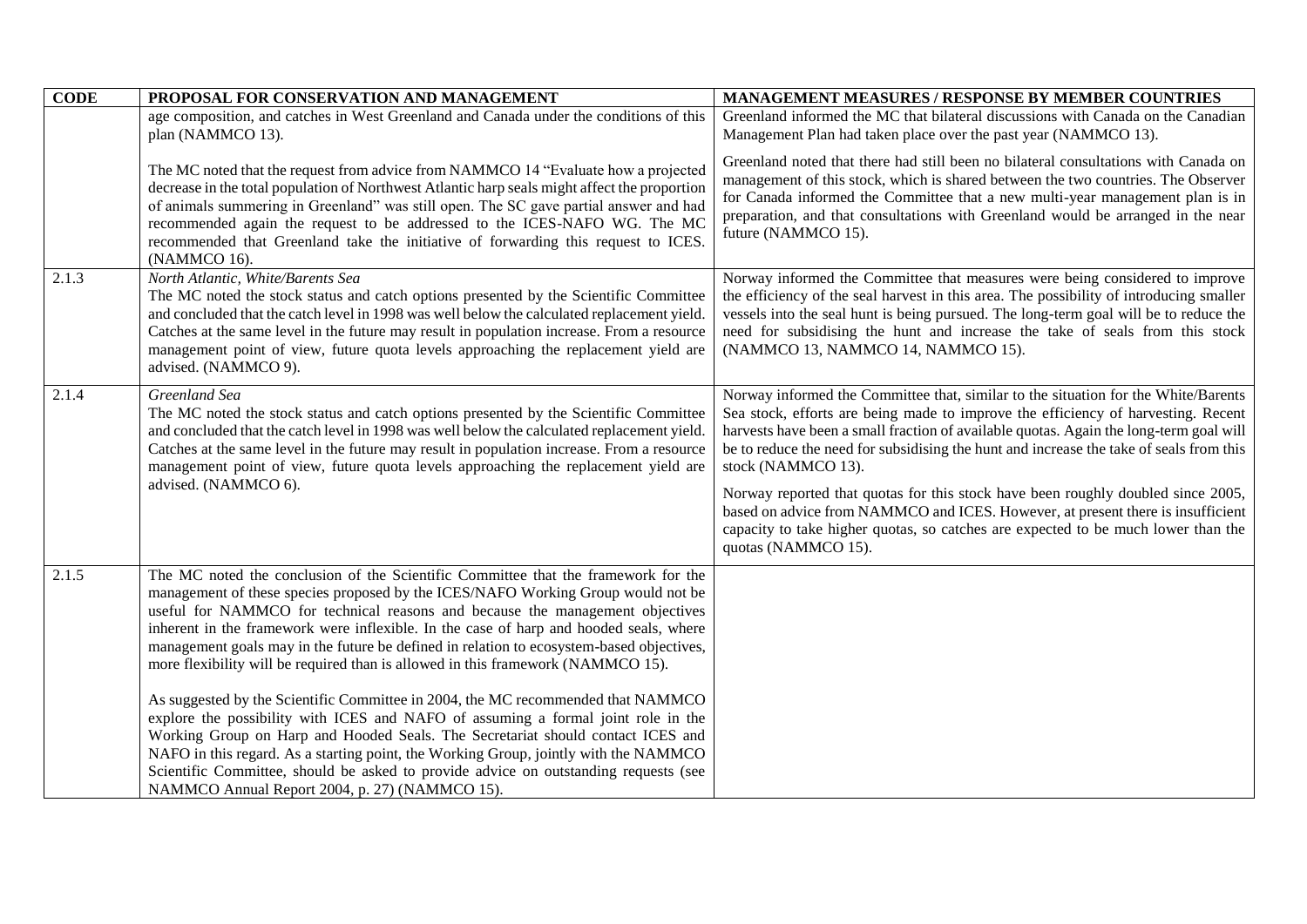| <b>CODE</b>    | PROPOSAL FOR CONSERVATION AND MANAGEMENT                                                                                                                                                                                                                                                                                                                                                                                                                                                                                                                                                                                                                                                                                                                   | MANAGEMENT MEASURES / RESPONSE BY MEMBER COUNTRIES                                                                                                                                                                                                                                                                                                                                                                                                                                                                                                                                                                                                                                                                                                                                                                                                                                                                                                                                                                                                                                                                                   |
|----------------|------------------------------------------------------------------------------------------------------------------------------------------------------------------------------------------------------------------------------------------------------------------------------------------------------------------------------------------------------------------------------------------------------------------------------------------------------------------------------------------------------------------------------------------------------------------------------------------------------------------------------------------------------------------------------------------------------------------------------------------------------------|--------------------------------------------------------------------------------------------------------------------------------------------------------------------------------------------------------------------------------------------------------------------------------------------------------------------------------------------------------------------------------------------------------------------------------------------------------------------------------------------------------------------------------------------------------------------------------------------------------------------------------------------------------------------------------------------------------------------------------------------------------------------------------------------------------------------------------------------------------------------------------------------------------------------------------------------------------------------------------------------------------------------------------------------------------------------------------------------------------------------------------------|
| 2.1.6          | The MC also endorsed the WGHARP recommendation to implement the four-tiered                                                                                                                                                                                                                                                                                                                                                                                                                                                                                                                                                                                                                                                                                |                                                                                                                                                                                                                                                                                                                                                                                                                                                                                                                                                                                                                                                                                                                                                                                                                                                                                                                                                                                                                                                                                                                                      |
|                | management strategy which aligns with the Norwegian management strategy for                                                                                                                                                                                                                                                                                                                                                                                                                                                                                                                                                                                                                                                                                |                                                                                                                                                                                                                                                                                                                                                                                                                                                                                                                                                                                                                                                                                                                                                                                                                                                                                                                                                                                                                                                                                                                                      |
|                | Greenland Sea harp seals, once the population becomes data rich (NAMMCO 18).                                                                                                                                                                                                                                                                                                                                                                                                                                                                                                                                                                                                                                                                               |                                                                                                                                                                                                                                                                                                                                                                                                                                                                                                                                                                                                                                                                                                                                                                                                                                                                                                                                                                                                                                                                                                                                      |
| 2.2.0          | <b>Hooded seals</b>                                                                                                                                                                                                                                                                                                                                                                                                                                                                                                                                                                                                                                                                                                                                        |                                                                                                                                                                                                                                                                                                                                                                                                                                                                                                                                                                                                                                                                                                                                                                                                                                                                                                                                                                                                                                                                                                                                      |
| 2.2.1<br>2.2.2 | Northwest Atlantic<br>Noting the Scientific Committee's review of available analyses of hooded seal pup<br>production, which recognised that calculations are dependent on the particular rate of pup<br>mortality used, as well as the harvest regimes, the MC concluded that present catches of<br>hooded seals in the Northwest Atlantic (1990-1995) were below the estimated replacement<br>yields of 22,900 calculated for a harvest of pups only, and 11,800 calculated for a harvest<br>of 1-year and older animals only (NAMMCO 6).<br>Northwest Atlantic<br>The MC noted that the total catch of hooded seals in the Northwest Atlantic in 1996 slightly<br>exceeded the replacement yield while in 1997 the total number of seals taken was much | Greenland noted that this stock was shared with Canada and that the two countries<br>hold regular bilateral discussions on management of this stock, including an<br>exchange of information on harvest statistics, utilisation and stock assessment.                                                                                                                                                                                                                                                                                                                                                                                                                                                                                                                                                                                                                                                                                                                                                                                                                                                                                |
|                | lower (NAMMCO 8).                                                                                                                                                                                                                                                                                                                                                                                                                                                                                                                                                                                                                                                                                                                                          | (NAMMCO 11).                                                                                                                                                                                                                                                                                                                                                                                                                                                                                                                                                                                                                                                                                                                                                                                                                                                                                                                                                                                                                                                                                                                         |
| 2.2.3          | Greenland Sea<br>The MC noted the stock status and catch options presented by the Scientific Committee<br>and concluded that the catch level in 1998 was well below the calculated replacement yield.<br>Catches at the same level in the future may result in population increase. From a resource<br>management point of view, future quota levels approaching the replacement yield are<br>advised (NAMMCO 9).                                                                                                                                                                                                                                                                                                                                          | While supporting that catch levels for this stock are below replacement yield, Norway<br>noted that the abundance estimate for this stock is dated and that it hoped that new<br>information should soon be available from surveys planned for 2002. (NAMMCO<br>$11$ ).<br>Norway informed the Committee that quotas in this area have been reduced on the<br>advice of the ICES/NAFO Working Group on Harp and Hooded Seals, mainly<br>because there is no recent abundance estimate for the stock. Consequently, it is<br>expected that the quota may be fully utilised this year (NAMMCO 13).<br>Norway informed the Committee that a hooded seal survey covering all stocks will<br>be carried out jointly with Canada and Greenland in 2005 (NAMMCO 14).<br>A survey covering all stocks was carried out in 2005. Norway reported that, based on<br>preliminary results from these surveys, quotas have been reduced for the Greenland<br>Sea stock. A new survey will be carried out in the near future. Greenland noted that<br>it had given Norway permission to take seals within the Greenland EEZ in 2006<br>(NAMMCO 15). |
| 2.3.0          | <b>Ringed seals</b>                                                                                                                                                                                                                                                                                                                                                                                                                                                                                                                                                                                                                                                                                                                                        |                                                                                                                                                                                                                                                                                                                                                                                                                                                                                                                                                                                                                                                                                                                                                                                                                                                                                                                                                                                                                                                                                                                                      |
| 2.3.1          | The MC noted the conclusions of the Scientific Committee on the assessment of ringed<br>seals in the North Atlantic, which had been carried out through the Scientific Committee<br>Working Group on Ringed Seals. In particular, the MC noted that three geographical areas<br>had been identified for assessing the status of ringed seals, and that abundance estimates<br>were only available for Area 1 (defined by Baffin Bay, Davis Strait, eastern Hudson Strait,<br>Labrador Sea, Lancaster, Jones and Smith sounds (NAMMCO 6).                                                                                                                                                                                                                   |                                                                                                                                                                                                                                                                                                                                                                                                                                                                                                                                                                                                                                                                                                                                                                                                                                                                                                                                                                                                                                                                                                                                      |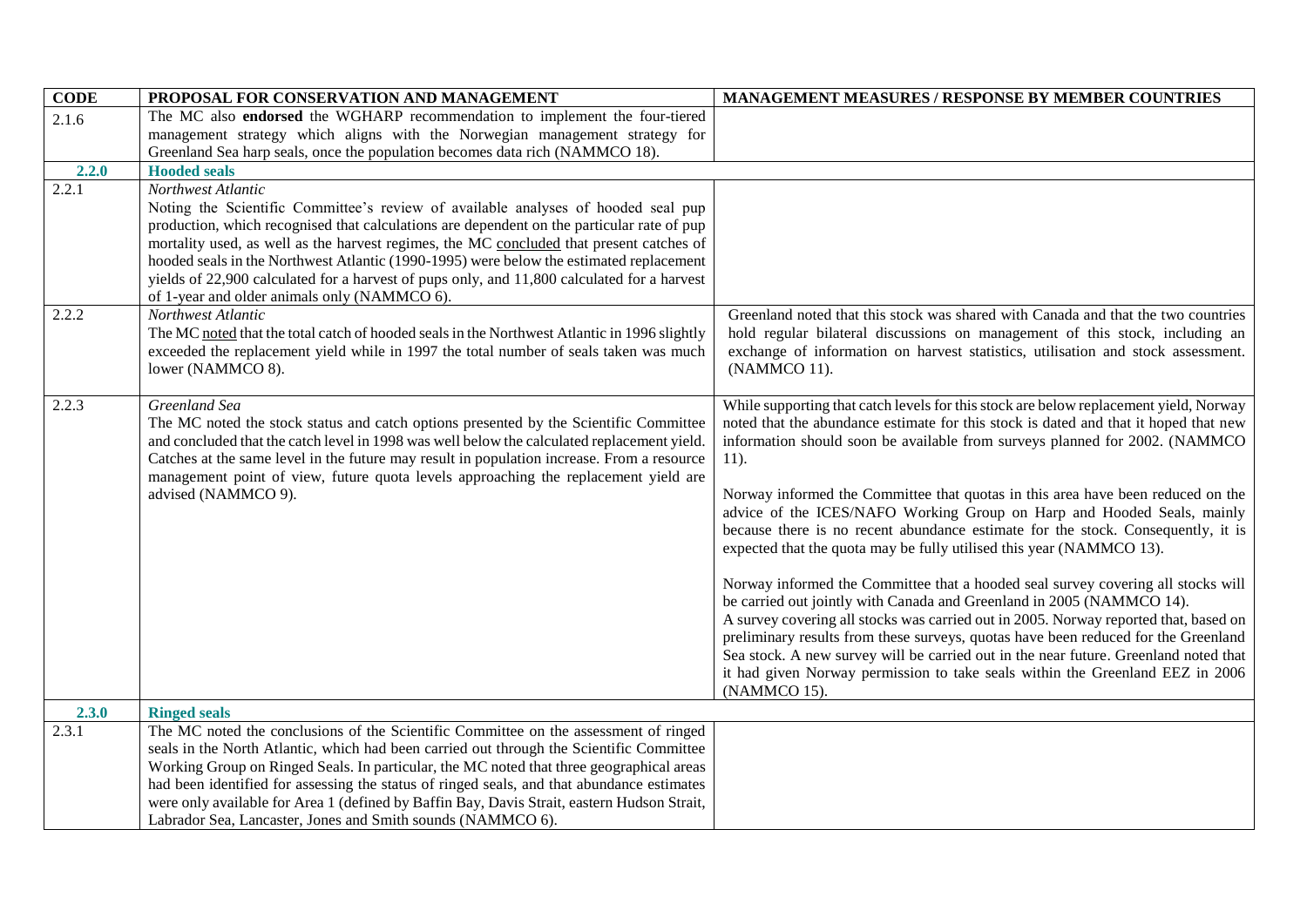| <b>CODE</b> | PROPOSAL FOR CONSERVATION AND MANAGEMENT                                                                                                                                                                                                                                                                                                                                                                                                                                                                                                                                                                                                                                                                                                                                                                                                                                                   | <b>MANAGEMENT MEASURES / RESPONSE BY MEMBER COUNTRIES</b>                                                                                                                                                                                                                                                                                                                                                                                                                                                                                                                                                                                                                                                                                                                                                                                                                                                                                                                                                                                                              |
|-------------|--------------------------------------------------------------------------------------------------------------------------------------------------------------------------------------------------------------------------------------------------------------------------------------------------------------------------------------------------------------------------------------------------------------------------------------------------------------------------------------------------------------------------------------------------------------------------------------------------------------------------------------------------------------------------------------------------------------------------------------------------------------------------------------------------------------------------------------------------------------------------------------------|------------------------------------------------------------------------------------------------------------------------------------------------------------------------------------------------------------------------------------------------------------------------------------------------------------------------------------------------------------------------------------------------------------------------------------------------------------------------------------------------------------------------------------------------------------------------------------------------------------------------------------------------------------------------------------------------------------------------------------------------------------------------------------------------------------------------------------------------------------------------------------------------------------------------------------------------------------------------------------------------------------------------------------------------------------------------|
| 2.3.2       | While recognising the necessity for further monitoring of ringed seal removals in Area 1,                                                                                                                                                                                                                                                                                                                                                                                                                                                                                                                                                                                                                                                                                                                                                                                                  | Greenland: the government is presently undertaking a regulatory initiative which will                                                                                                                                                                                                                                                                                                                                                                                                                                                                                                                                                                                                                                                                                                                                                                                                                                                                                                                                                                                  |
|             | the MC endorsed the Scientific Committee's conclusions that present removals of ringed                                                                                                                                                                                                                                                                                                                                                                                                                                                                                                                                                                                                                                                                                                                                                                                                     | deal with hunting of all seals in Greenland, rather than just harbour seals as at present                                                                                                                                                                                                                                                                                                                                                                                                                                                                                                                                                                                                                                                                                                                                                                                                                                                                                                                                                                              |
|             | seals in Area 1 can be considered sustainable (NAMMCO 6).                                                                                                                                                                                                                                                                                                                                                                                                                                                                                                                                                                                                                                                                                                                                                                                                                                  | (NAMMCO 11).                                                                                                                                                                                                                                                                                                                                                                                                                                                                                                                                                                                                                                                                                                                                                                                                                                                                                                                                                                                                                                                           |
| 2.4.0       | <b>Grey seals</b>                                                                                                                                                                                                                                                                                                                                                                                                                                                                                                                                                                                                                                                                                                                                                                                                                                                                          |                                                                                                                                                                                                                                                                                                                                                                                                                                                                                                                                                                                                                                                                                                                                                                                                                                                                                                                                                                                                                                                                        |
| 2.4.1       | The MC noted the concern expressed by the Scientific Committee with regard to the<br>observed decline in the grey seal stock around Iceland, where harvesting has been above<br>sustainable levels for more than 10 years, with the apparent objective of reducing the size<br>of the stock. The MC agreed to recommend that Iceland should define clear management<br>objectives for this stock.<br>The MC noted the conclusion of the Scientific Committee that the new quota levels<br>implemented for Norwegian grey seals would, if filled, almost certainly lead to a rapid<br>reduction in population in the area. The MC agreed to recommend that Norway should<br>define clear management objectives for this stock.<br>For the Faroe Islands, the MC supported the recommendation of the Scientific Committee<br>to obtain better information on the level of catch (NAMMCO 13). | Iceland: the management objective for grey seals would be to maintain the stock size<br>close to the current level, and that protective measures would be taken should further<br>declines continue. A precondition is careful monitoring of the stock size.<br>Norway: a management plan for grey seals is presently under development. Recent<br>catches have been lower than the quota levels in most areas (NAMMCO 14).<br>Norway: a management plan for grey seals is still under development. In response to<br>a query from Greenland, Norway informed the Committee that grey seals are not<br>managed in cooperation with other jurisdictions as there is believed to be little<br>exchange among stocks (NAMMCO 15).<br>The Faroes: a drastic decline in salmon aquaculture had likely led to a decline in<br>killing of grey seals that were a nuisance to the industry (NAMMCO 15).<br>The Faroes: there would be a satellite tracking programme for grey seals starting in<br>the spring of 2007 to aid further studies on feeding ecology and abundance. |
|             |                                                                                                                                                                                                                                                                                                                                                                                                                                                                                                                                                                                                                                                                                                                                                                                                                                                                                            | (NAMMCO 16).<br>Norway: a quota of 25% of the population has been established taking into<br>consideration the estimated by-catch levels. A new population estimate for the period<br>2006-8 will soon be available, and a management plan, complemented by a genetic<br>study, will be presented to the next Scientific Committee meeting in 2009<br>(NAMMCO 17).<br>Norway: national management plans are presently ready to be fully implemented for<br>both grey and harbour seals (NAMMCO 19).<br>Norway: management plans for both grey and harbour seals have been implemented<br>in Norway since late autumn 2010 (NAMMCO 20).<br>Greenland: the recommendation of a total ban on hunting of grey seals has already<br>been incorporated in a new Executive Order from 1 <sup>st</sup> December 2010 (NAMMCO 19<br>and 20).                                                                                                                                                                                                                                    |
|             | The MC recommended Greenland to protect grey seals from hunting given the likely<br>isolation of the small stock in southeast Greenland (NAMMCO 19).                                                                                                                                                                                                                                                                                                                                                                                                                                                                                                                                                                                                                                                                                                                                       |                                                                                                                                                                                                                                                                                                                                                                                                                                                                                                                                                                                                                                                                                                                                                                                                                                                                                                                                                                                                                                                                        |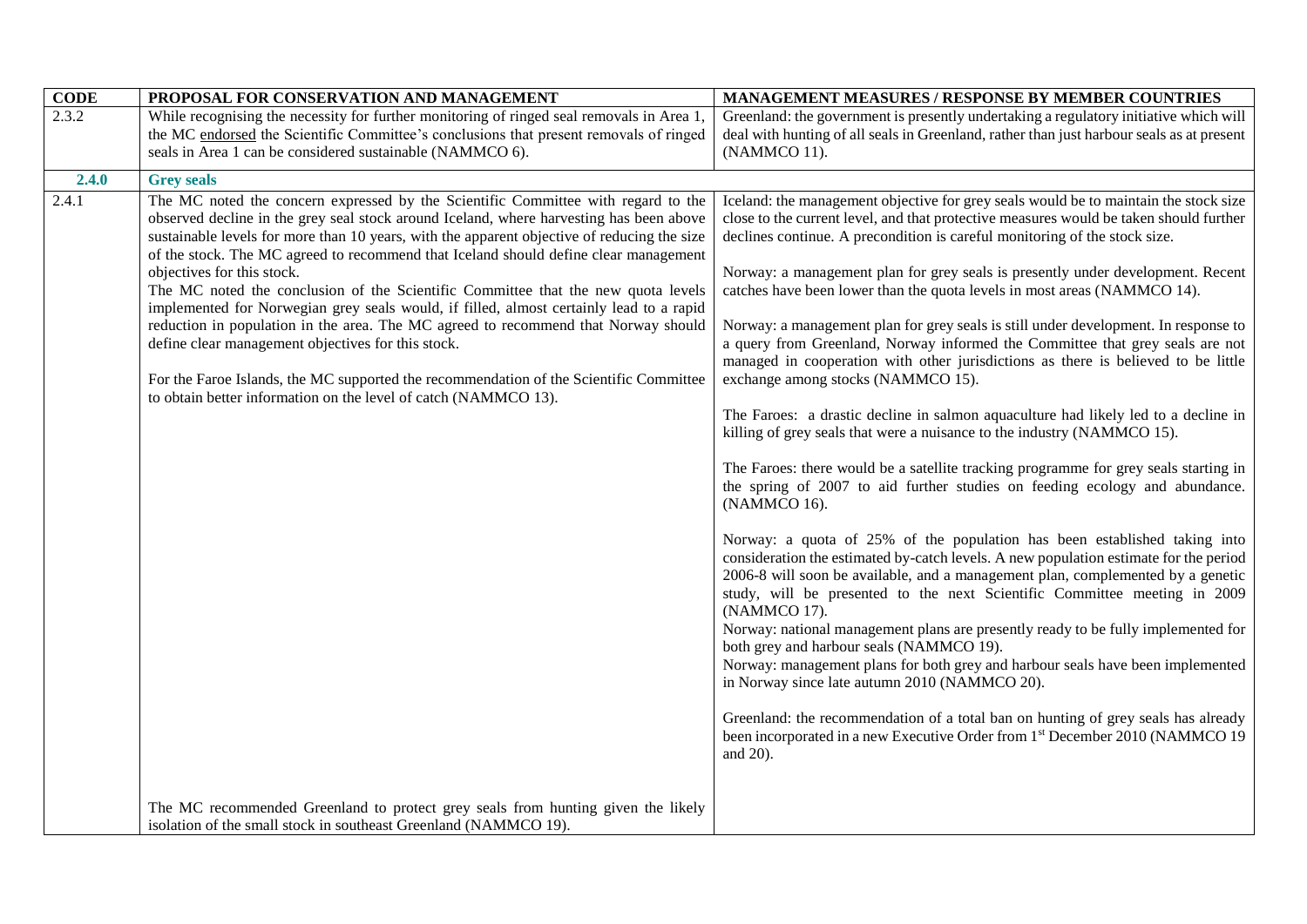| <b>CODE</b> | PROPOSAL FOR CONSERVATION AND MANAGEMENT                                                     | <b>MANAGEMENT MEASURES / RESPONSE BY MEMBER COUNTRIES</b>                                                                                                                 |
|-------------|----------------------------------------------------------------------------------------------|---------------------------------------------------------------------------------------------------------------------------------------------------------------------------|
| 2.4.2       | With regards to the present estimate of a harvest up til 40% of the population annually, the | The Faroese: efforts were underway to obtain better information on population,                                                                                            |
|             | Scientific Committee <b>urged</b> the Faroe Islands to estimate their present removals and   | removals and breeding sites for this species, and satellite tagging of grey seals is in                                                                                   |
|             | abundance off their coast. The Scientific Committee strongly recommended that all            | progress. Private companies possess data on this and other species                                                                                                        |
|             | efforts be made in providing a proper estimate of population size and catch at its next      |                                                                                                                                                                           |
|             | meeting (NAMMCO 18).                                                                         | Iceland: the management objective is to maintain the grey seal stock at the 2004 level                                                                                    |
|             |                                                                                              | of $4,100$ animals. The latest estimate is $6,200$ animals and well above the                                                                                             |
|             | The Scientific Committee also <b>recommended</b> that the Faroe Islands define clear         | management objective (NAMMCO 19).                                                                                                                                         |
|             | management objectives for grey seals, and that the reporting of grey seal catches in the     |                                                                                                                                                                           |
|             | Faroe Islands be made mandatory and enforced (NAMMCO 18).                                    |                                                                                                                                                                           |
|             | The MC for Seals and Walruses recommended the convening of a WG on Coastal Seals             |                                                                                                                                                                           |
|             | to review the Norwegian Management plan in view of an assessment. The MC for Seals           |                                                                                                                                                                           |
|             | and Walruses also supported the recommendations concerning the compilation and               |                                                                                                                                                                           |
|             | reporting of Faroese removal and abundance data, and the Icelandic research data             |                                                                                                                                                                           |
|             | (NAMMCO 18).                                                                                 |                                                                                                                                                                           |
|             |                                                                                              |                                                                                                                                                                           |
|             | The MC urged the Faroe Islands to estimate removals and abundance of grey seals around       |                                                                                                                                                                           |
|             | their coast, and to provide proper estimates of population size snd catches for 2011         |                                                                                                                                                                           |
|             | (NAMMCO 19).                                                                                 |                                                                                                                                                                           |
| 2.5.0       | <b>Harbour seals</b>                                                                         |                                                                                                                                                                           |
| 2.5.1       | The Committee noted a request from NAMMCO 16: to define management objectives for            | Norway: currently working on a management plan for harbour seals (NAMMCO 16).                                                                                             |
|             | harbour seals in Norway, Iceland and Greenland (NAMMCO 17).                                  | The Faroe Islands: no priority for a specific management plan at this time because                                                                                        |
|             |                                                                                              | the species no longer occurs in the Faroes (NAMMCO 16).                                                                                                                   |
|             | A total ban on hunting for this species in Greenland is recommended, and a formal            |                                                                                                                                                                           |
|             | assessment of the stocks in all areas and the establishment of clear management objectives   | Greenland: working on management plans for a number of species, including harbour<br>seal. The next priority will be given to harbour seals. Reported catches have been   |
|             | should be undertaken (NAMMCO 18).                                                            | very high, probably due to misreporting. With new catch reporting system 24 animals                                                                                       |
|             | The MC reiterated a recommendation for a formal assessment of the Icelandic stock and        | were reported for 2006 (NAMMCO 16).                                                                                                                                       |
|             | the establishment of clear management objectives (NAMMCO 18).                                |                                                                                                                                                                           |
|             |                                                                                              | Iceland: new abundance estimates available, but still insufficient information on by-                                                                                     |
|             | Concerning the new Norwegian Management plan, the MC recommended, as for the grey            | catch.                                                                                                                                                                    |
|             | seal management plan, that a better way of taking uncertainties into consideration be        | Norway: implemented a system for assessment of the two coastal seal species that                                                                                          |
|             | developed and that an expert working group make an in depth evaluation of the plan,          | secures updated information about abundance approximately every 5 yr. This system<br>has provided two abundance estimates after 1996. As a third point estimate is needed |
|             | including a comparison with existing management models for e.g. harp and hooded seals        | for an assessment for harbour seals another survey is needed and will probably be                                                                                         |
|             | (NAMMCO 18).                                                                                 | performed by 2010 (NAMMCO 17).                                                                                                                                            |
|             |                                                                                              |                                                                                                                                                                           |
|             |                                                                                              | Greenland: a new executive order on protection and hunting of seals in Greenland is                                                                                       |
|             |                                                                                              | under construction and in this a ban on hunting of harbour seal is included                                                                                               |
|             |                                                                                              | (NAMMCO 17).                                                                                                                                                              |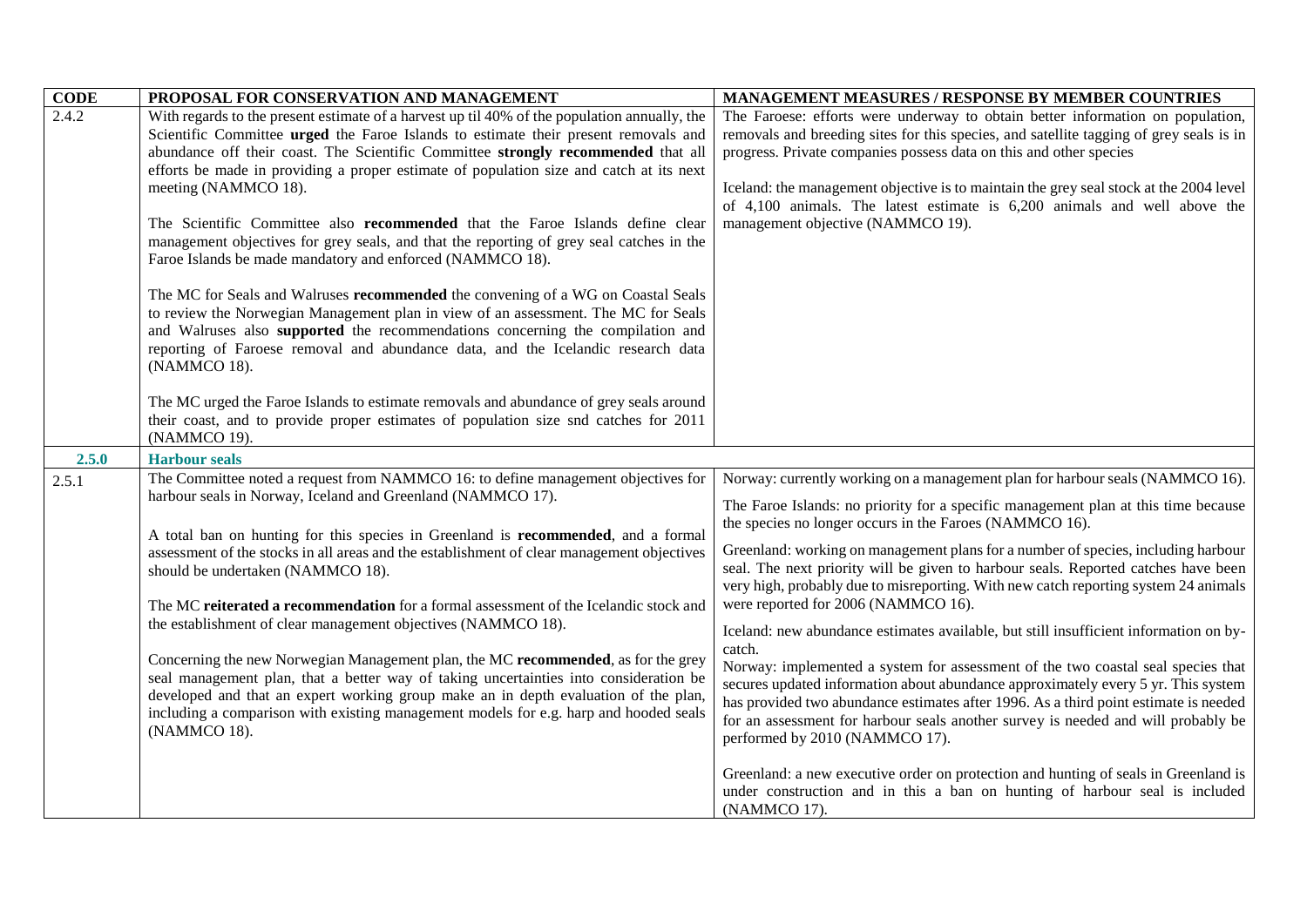| <b>CODE</b> | PROPOSAL FOR CONSERVATION AND MANAGEMENT                                                                                                                                                                                                                                                                                                                                                                                                                                                                                                                                     | <b>MANAGEMENT MEASURES / RESPONSE BY MEMBER COUNTRIES</b>                                                                                                                                                                                                                                                                                                                                                                                                                                                                                                                                                                                                                                                                                                                                                        |
|-------------|------------------------------------------------------------------------------------------------------------------------------------------------------------------------------------------------------------------------------------------------------------------------------------------------------------------------------------------------------------------------------------------------------------------------------------------------------------------------------------------------------------------------------------------------------------------------------|------------------------------------------------------------------------------------------------------------------------------------------------------------------------------------------------------------------------------------------------------------------------------------------------------------------------------------------------------------------------------------------------------------------------------------------------------------------------------------------------------------------------------------------------------------------------------------------------------------------------------------------------------------------------------------------------------------------------------------------------------------------------------------------------------------------|
|             |                                                                                                                                                                                                                                                                                                                                                                                                                                                                                                                                                                              | Iceland: management objectives for harbour seals had been set to maintain the stock<br>close to the 2006 level (NAMMCO 19).                                                                                                                                                                                                                                                                                                                                                                                                                                                                                                                                                                                                                                                                                      |
|             |                                                                                                                                                                                                                                                                                                                                                                                                                                                                                                                                                                              | Norway: national management plans are presently ready to be fully implemented for<br>both grey and harbor seals (NAMMCO 19). These were implemented in late fall 2010<br>(NAMMCO 20).                                                                                                                                                                                                                                                                                                                                                                                                                                                                                                                                                                                                                            |
| 2.6.0       | <b>Atlantic walrus</b>                                                                                                                                                                                                                                                                                                                                                                                                                                                                                                                                                       |                                                                                                                                                                                                                                                                                                                                                                                                                                                                                                                                                                                                                                                                                                                                                                                                                  |
| 2.6.1       | The MC examined the advice of the Scientific Committee on Atlantic Walrus and noted<br>the apparent decline which the Scientific Committee identified in respect to "functional"<br>stocks of walrus of Central West Greenland and Baffin Bay.<br>While recognising the overall priority of further work to clarify and confirm the delineation<br>and abundance of walrus stocks in the North Atlantic area, the MC recommends that<br>Greenland take appropriate steps to arrest the decline of walrus along its west coast.                                               | Greenland: new (1999) legislation for the conservation of the West Greenland stock<br>include among other things restriction of who can hunt, a year-round ban on walrus<br>hunting south of 66° N; and limitations on transport used in connection with walrus<br>hunting to dog sleds and vessels of 19.99 GRT/31.99 GT or less. Municipal<br>authorities now also have the possibility of implementing further restrictions if<br>circumstances require. (NAMMCO 8).                                                                                                                                                                                                                                                                                                                                          |
|             | Taking into account the views of the Scientific Committee that the Baffin Bay walrus stock<br>is jointly shared with Canada and that the West Greenland stock might be shared, the MC<br>encourages Canada to consider working co-operatively with Greenland to assist in the<br>achievement of these objectives (NAMMCO Annual Report 1995: 49).                                                                                                                                                                                                                            | Greenland: a new regulatory proposal has been drafted introducing quotas on walrus.<br>The final proposal will take public hearings into account. (NAMMCO 11). The<br>regulatory initiative to introduce quotas and other hunting regulations for this species<br>had been delayed, and comprehensive public hearings have been conducted. It is<br>expected that a final decision on the initiative will be taken later in 2003 (NAMMCO<br>12). Greenland: the new regulation will go to the Greenlandic government for<br>approval this year (NAMMCO 13). Greenland: the new regulation is awaiting the<br>findings of the Scientific Committee in their assessment of walrus. (NAMMCO 14).<br>Greenland: the regulatory initiative had been delayed but was expected to be<br>introduced in 2006 (NAMMCO 15). |
| 2.6.2       | The MC noted that there was an ongoing request for advice for an assessment of this stock.<br>Present removals were likely not sustainable for the North Water and West Greenland<br>stocks, and it was recommended that new assessments for these stocks be completed as<br>soon as identified research recommendations were fulfilled (survey reanalysis, new<br>surveys, stock structure, and complete corrected catch series) (NAMMCO 16).<br>The MC agreed that the relationship between JCNB and NAMMCO regarding walrus<br>would be revisited next year. (NAMMCO 16). | Greenland: considerable progress in this area of assessment through implementation<br>of hunting regulations and the Greenland Institute for Natural Resources (GINR)<br>developing a Research Plan for 2007-10 (NAMMCO 16).<br>Greenland: new Executive Order, finalised in 2006. 3-year quotas for the period 2007<br>- 2009 were introduced designed to allow for a gradual reduction of catches that by<br>2009 will result in removals that will be within the sustainable levels recommended<br>by the Greenland Institute of Natural Resources (NAMMCO 16).                                                                                                                                                                                                                                               |
|             | The MC agreed that total removals for all areas should be set under consideration of a<br>probability of sustainability that is higher than or equal to 70% (NAMMCO 19). The MC<br>also agreed that managers should consider establishing a more robust system for<br>monitoring the sex and age composition of the catch. Furthermore, it was agreed that a<br>common management regime should be established between Greenland and Canada on<br>shared stocks of walruses (NAMMCO 19).                                                                                     | Greenland: want to manage the species in NAMMCO, hence no initiative has been<br>taken towards Canada to cooperate on management of walrus. Under the JCNB only<br>exchange of information takes place (NAMMCO 22).                                                                                                                                                                                                                                                                                                                                                                                                                                                                                                                                                                                              |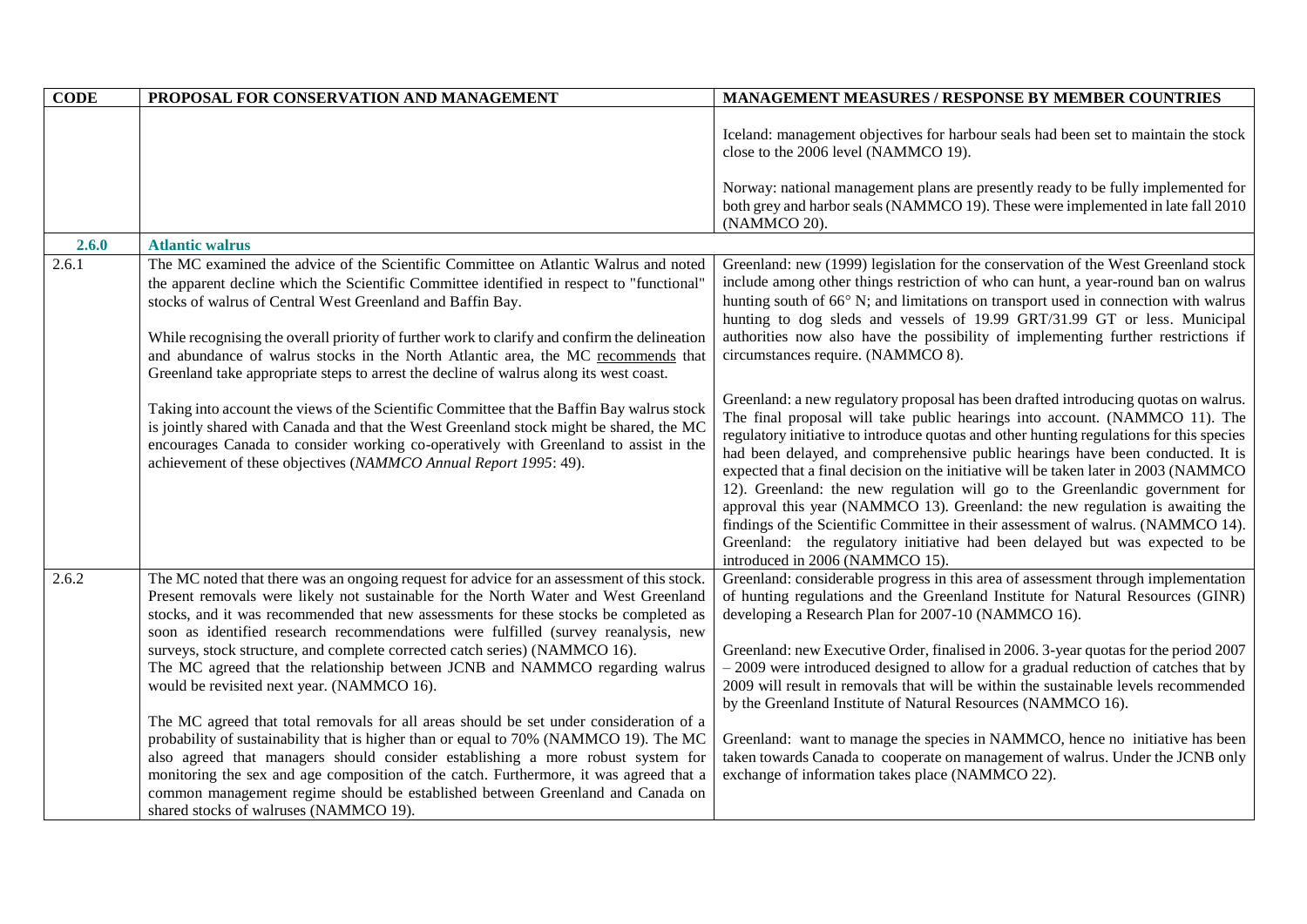| <b>CODE</b>        | PROPOSAL FOR CONSERVATION AND MANAGEMENT                                                                                                                                                                                                                                                                                                                                                                                                                                                                                                                                                                                                                                                                                                                                                                                                                                                                                                                                                                                                                                                                                                                                        | MANAGEMENT MEASURES / RESPONSE BY MEMBER COUNTRIES                                                                                                                                                                                                                                                                                                                                                                                                                                                                                                                                                                                 |
|--------------------|---------------------------------------------------------------------------------------------------------------------------------------------------------------------------------------------------------------------------------------------------------------------------------------------------------------------------------------------------------------------------------------------------------------------------------------------------------------------------------------------------------------------------------------------------------------------------------------------------------------------------------------------------------------------------------------------------------------------------------------------------------------------------------------------------------------------------------------------------------------------------------------------------------------------------------------------------------------------------------------------------------------------------------------------------------------------------------------------------------------------------------------------------------------------------------|------------------------------------------------------------------------------------------------------------------------------------------------------------------------------------------------------------------------------------------------------------------------------------------------------------------------------------------------------------------------------------------------------------------------------------------------------------------------------------------------------------------------------------------------------------------------------------------------------------------------------------|
| 2.6.3<br>2.7.0     | The MC endorsed the updated assessment and quota advice for the Baffin Bay population<br>and recommended that no more than 85 walruses are taken annually in Qaanaaq from 2016<br>to 2020.<br>Due to inconsistencies between the two reporting schemes (Piniarneq and<br>Særmeldingsskema) in Greenland, it was recommended to streamline the reporting system<br>including to find out why the numbers are different between the reporting schemes.<br>(NAMMCO 24)<br><b>Bearded seal</b>                                                                                                                                                                                                                                                                                                                                                                                                                                                                                                                                                                                                                                                                                      | Greenland informed that there is still a lack of coordination with Canada. The catches<br>in West Greenland was 53 animals (quota 69), the catches in North Water was 74<br>(quota 86) and in East Greenland 4 animals (quota 18). Greenland further informed<br>that they were presently reviewing the reporting system.<br>The Government has set the struck and lost (S&L) level in Qaanaaq to 3% not<br>following the NAMMCO scientific advice on 11 %. For the rest of Greenland, the<br>scientific advice is followed.<br>Greenland asked guidance from the MC on how to handle and collect such data on<br>S&L (NAMMCO 24). |
|                    | The MC recommended that the status of this species be assessed (NAMMCO 18).                                                                                                                                                                                                                                                                                                                                                                                                                                                                                                                                                                                                                                                                                                                                                                                                                                                                                                                                                                                                                                                                                                     |                                                                                                                                                                                                                                                                                                                                                                                                                                                                                                                                                                                                                                    |
|                    |                                                                                                                                                                                                                                                                                                                                                                                                                                                                                                                                                                                                                                                                                                                                                                                                                                                                                                                                                                                                                                                                                                                                                                                 |                                                                                                                                                                                                                                                                                                                                                                                                                                                                                                                                                                                                                                    |
| $\mathbf{3}$       | <b>CETACEANS</b>                                                                                                                                                                                                                                                                                                                                                                                                                                                                                                                                                                                                                                                                                                                                                                                                                                                                                                                                                                                                                                                                                                                                                                |                                                                                                                                                                                                                                                                                                                                                                                                                                                                                                                                                                                                                                    |
| 3.1.0              | <b>North Atlantic fin whales</b>                                                                                                                                                                                                                                                                                                                                                                                                                                                                                                                                                                                                                                                                                                                                                                                                                                                                                                                                                                                                                                                                                                                                                |                                                                                                                                                                                                                                                                                                                                                                                                                                                                                                                                                                                                                                    |
| $\overline{3.1.1}$ | <b>East Greenland-Iceland Stock</b><br>The MC accepted that for fin whales in the East Greenland - Iceland (EGI) stock area,<br>removals of 200 animals per year would be unlikely to bring the population down below<br>70% of its pre-exploitation level in the next 10 years, even under the least optimistic<br>scenarios. However, catches at this level should be spread throughout the EGI stock area,<br>roughly in proportion to the abundance of fin whales observed in the NASS surveys.<br>Furthermore, the utilization of this stock should be followed by regular monitoring of the<br>trend in the stock size. The conservative nature of the advice from the Scientific Committee<br>was noted (NAMMCO 9).                                                                                                                                                                                                                                                                                                                                                                                                                                                      |                                                                                                                                                                                                                                                                                                                                                                                                                                                                                                                                                                                                                                    |
| 3.1.2              | <b>East Greenland-Iceland Stock</b><br>The MC noted the conclusion of the Scientific Committee that projections under constant<br>catch levels suggest that the inshore substock will maintain its present abundance (which<br>is above MSY level) under an annual catch of about 150 whales. It is important to note that<br>this result is based upon the assumption that catches are confined to the "inshore" substock,<br>i.e. to the grounds from which fin whales have been taken traditionally. If catches were<br>spread more widely, so that the "offshore" substock was also harvested, the level of overall<br>sustainable annual catch possible would be higher than 150 whales. (NAMMCO 13).<br>The MC noted the conclusion of the Scientific Committee that there was no reason to<br>change their previous conclusion that a catch of 150 whales from the West Iceland sub-<br>stock would be sustainable, and considered that this should conclude the SC's work on the<br>EGI stock until new information becomes available (NAMMCO 16). It endorsed the plan<br>to complete an assessment for the Northeast Atlantic stocks as a next step in the process of | Greenland had quota advice from IWC of 19 fin whales of which 11 were caught in<br>2015 (NAMMCO 24)                                                                                                                                                                                                                                                                                                                                                                                                                                                                                                                                |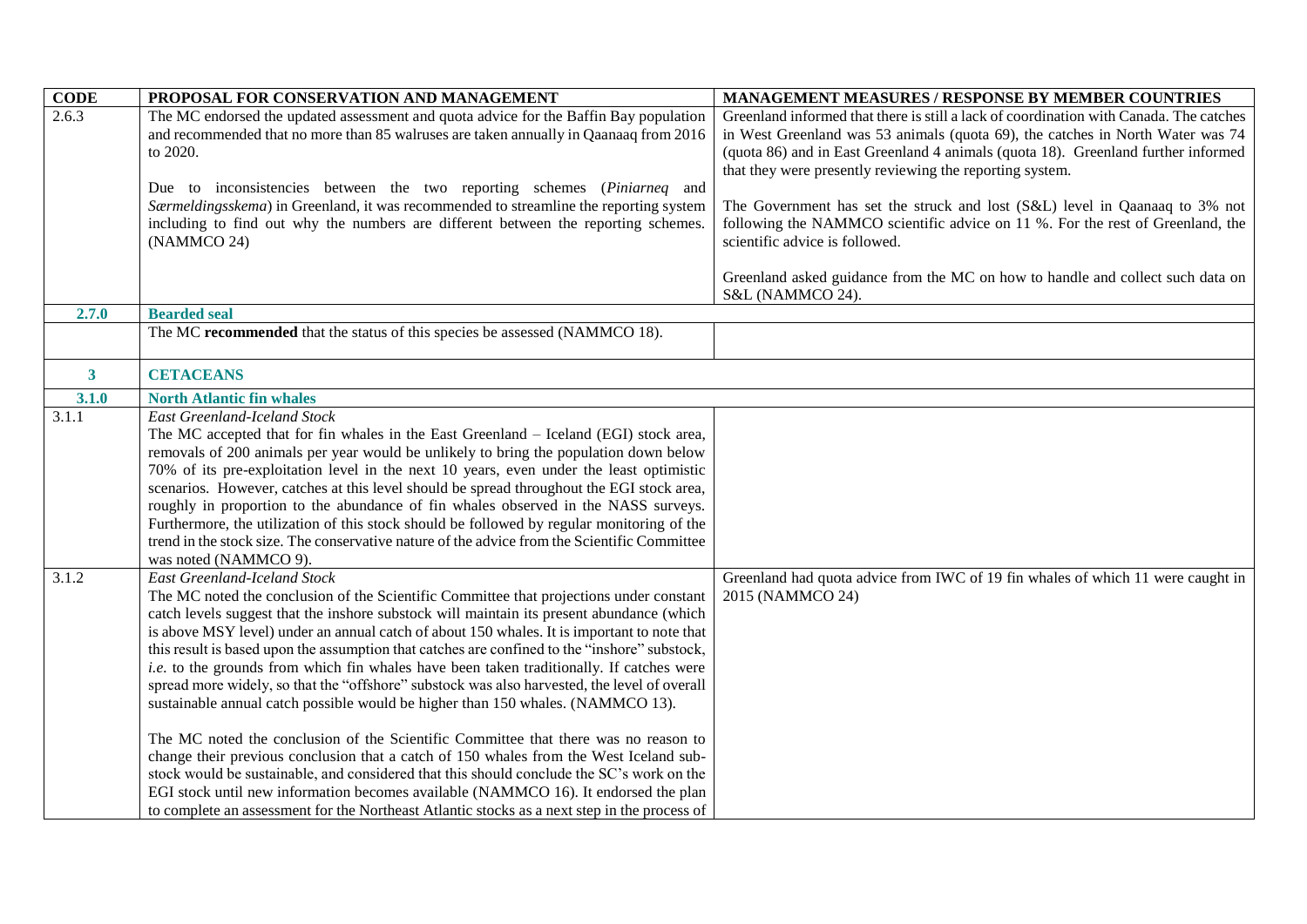| <b>CODE</b> | PROPOSAL FOR CONSERVATION AND MANAGEMENT                                                     | <b>MANAGEMENT MEASURES / RESPONSE BY MEMBER COUNTRIES</b>                  |
|-------------|----------------------------------------------------------------------------------------------|----------------------------------------------------------------------------|
|             | assessing the fin whale stocks in the areas of interest to NAMMCO countries (NAMMCO          |                                                                            |
|             | 16).                                                                                         |                                                                            |
|             |                                                                                              |                                                                            |
|             | The MC noted the assessment performed by the SC and concluded that an annual strike of       |                                                                            |
|             | up to 154 fin whales from the WI Sub area is sustainable at least for the immediate 5 year   |                                                                            |
|             | period. (NAMMCO 19).                                                                         |                                                                            |
|             |                                                                                              |                                                                            |
|             | The MC agreed to a catch level of 146 fin whales taken anywhere in the EG+WI area. The       |                                                                            |
|             | advice is valid for a maximum of 2 years (2016-2017). (NAMMCO 24)                            |                                                                            |
| 3.1.3       | Faroe Islands                                                                                | Presently no plans for fin whale hunt in Faroes but would like to continue |
|             | The MC noted that the conclusion of the Scientific Committee had not changed from the        | investigating this as a potential resourse for utilisation. (NAMMCO 24)    |
|             | previous assessment, that the uncertainties about stock identity are so great as to preclude |                                                                            |
|             | carrying out a reliable assessment of the status of fin whales in Faroese waters, and thus   |                                                                            |
|             | the Scientific Committee was not in a position to provide advice on the effects of various   |                                                                            |
|             | catches. It may also be necessary to obtain clearer guidance on the management objectives    |                                                                            |
|             | for harvesting from what is likely to be a recovering stock before specific advice can be    |                                                                            |
|             | given (NAMMCO 13).                                                                           |                                                                            |
| 3.2.0       | <b>Minke Whales - Central North Atlantic</b>                                                 |                                                                            |
| 3.2.1       | The MC accepted that for the Central Stock Area the minke whales are close to their          |                                                                            |
|             | carrying capacity and that removals and catches of 292 animals per year (corresponding to    |                                                                            |
|             | a mean of the catches between 1980-1984) are sustainable. The MC noted the conservative      |                                                                            |
|             | nature of the advice from the Scientific Committee (NAMMCO 8).                               |                                                                            |
| 3.2.2       | The MC took note of the conclusions of the Scientific Committee with regard to the Central   |                                                                            |
|             | Atlantic Stock, that, under all scenarios considered, a catch of 200 minke whales per year   |                                                                            |
|             | would maintain the mature component of the population above 80% of its pre-exploitation      |                                                                            |
|             | level over that period. Similarly, a catch of 400 per year would maintain the population     |                                                                            |
|             | above 70% of this level. This constitutes precautionary advice, as these results hold even   |                                                                            |
|             | for the most pessimistic combination of the lowest MSYR and current abundance, and the       |                                                                            |
|             | highest extent of past catches considered plausible. The advice applies to either the CIC    |                                                                            |
|             | Small Area (coastal Iceland), or to the Central Stock as a whole (NAMMCO 13).                |                                                                            |
|             | Noting that a full assessment, including the 2009 estimate, will be conducted at the next    |                                                                            |
|             | meeting of the Large Whale Assessment WG in January 2010, the MC for Cetaceans               |                                                                            |
|             | recommends that 200 minke whales per year be considered as the largest short-term catch      |                                                                            |
|             | that should be contemplated over the short-term, 2-5 years. This catch level refers to total |                                                                            |
|             | removals from the CIC or CMA, both Icelandic and others (NAMMCO 18).                         |                                                                            |
|             |                                                                                              |                                                                            |
|             | The MC agreed that annual removals of 216 minke whales from the CIC area are                 |                                                                            |
|             | sustainable and precautionary and that annual removals of 121 minke whales from the CM       |                                                                            |
|             | area are sustainable and precautionary. Furthermore it was agreed that this management       |                                                                            |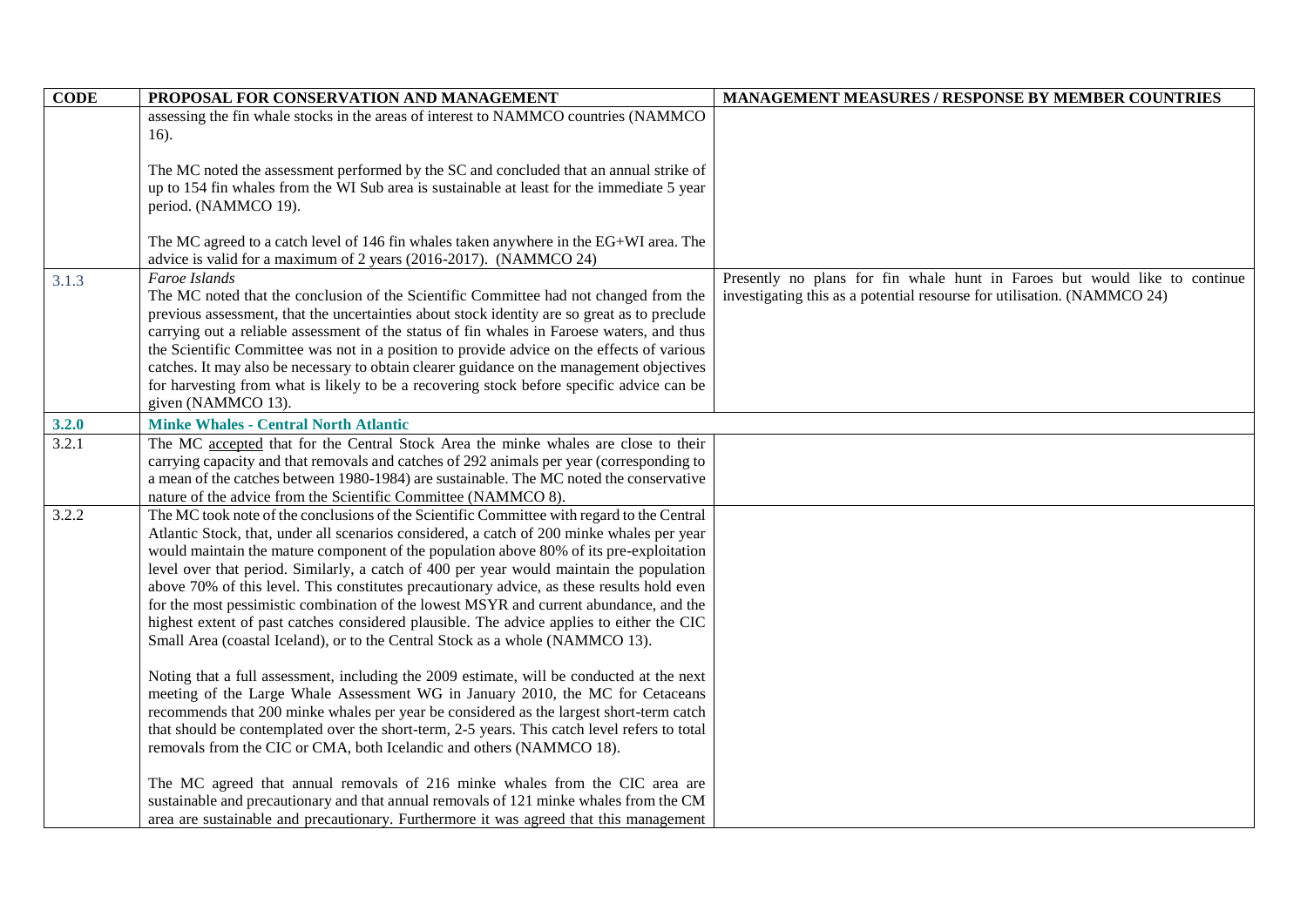| <b>CODE</b> | PROPOSAL FOR CONSERVATION AND MANAGEMENT                                                                                                                                                                                                                                                                                                                                                                                                                                                                                                                                                                                                                                                                                                                                                                                                                                                 | <b>MANAGEMENT MEASURES / RESPONSE BY MEMBER COUNTRIES</b>                                                                                                                                                                                                                                                                                                                                                                                                                           |
|-------------|------------------------------------------------------------------------------------------------------------------------------------------------------------------------------------------------------------------------------------------------------------------------------------------------------------------------------------------------------------------------------------------------------------------------------------------------------------------------------------------------------------------------------------------------------------------------------------------------------------------------------------------------------------------------------------------------------------------------------------------------------------------------------------------------------------------------------------------------------------------------------------------|-------------------------------------------------------------------------------------------------------------------------------------------------------------------------------------------------------------------------------------------------------------------------------------------------------------------------------------------------------------------------------------------------------------------------------------------------------------------------------------|
|             | advice should apply for the next 5 years unless the Scientific Committee considers that                                                                                                                                                                                                                                                                                                                                                                                                                                                                                                                                                                                                                                                                                                                                                                                                  | Norway have a carryover system, and from a quota of 1,286 common minke whales,                                                                                                                                                                                                                                                                                                                                                                                                      |
|             | new scientific evidence is likely to change the basis of the advice (NAMMCO 19).                                                                                                                                                                                                                                                                                                                                                                                                                                                                                                                                                                                                                                                                                                                                                                                                         | 660 were caught by 21 vessels.                                                                                                                                                                                                                                                                                                                                                                                                                                                      |
|             | The Council took note of the Endorsement by the MC for Cetaceans that annual removals<br>of up to 229 minke whales from the CIC area are safe and precautionary for the next 5<br>years (NAMMCO 20).                                                                                                                                                                                                                                                                                                                                                                                                                                                                                                                                                                                                                                                                                     | Iceland have a carryover system, there was a quota of 275 common minke whales,<br>and 29 were caught in 2015 by a single vessel.                                                                                                                                                                                                                                                                                                                                                    |
|             | The MC agreed to a catch limit of 224 minke whales in the CIC area valid for a maximum<br>of 3 years (2016-2018). (NAMMCO 24)                                                                                                                                                                                                                                                                                                                                                                                                                                                                                                                                                                                                                                                                                                                                                            | Greenland catches 2015: West Greenland of 164 common minke whales with a carry-<br>over of 15 from 2014, 130 were caught. The quota for East Greenland was 12 minke<br>whales with a carry-over of 3 from 2014, and 6 were caught.<br>(NAMMCO 24)                                                                                                                                                                                                                                   |
|             | <b>Minke Whales - West Greenland</b>                                                                                                                                                                                                                                                                                                                                                                                                                                                                                                                                                                                                                                                                                                                                                                                                                                                     |                                                                                                                                                                                                                                                                                                                                                                                                                                                                                     |
| 3.2.3       |                                                                                                                                                                                                                                                                                                                                                                                                                                                                                                                                                                                                                                                                                                                                                                                                                                                                                          | Greenland reported that a quota of 178 minke whales in West Greenland had been<br>implemented from 2010 in response to the advice of the Scientific Committee of the<br>IWC (NAMMCO 19).                                                                                                                                                                                                                                                                                            |
| 3.3.0       | <b>Narwhal - West Greenland</b>                                                                                                                                                                                                                                                                                                                                                                                                                                                                                                                                                                                                                                                                                                                                                                                                                                                          |                                                                                                                                                                                                                                                                                                                                                                                                                                                                                     |
| 3.3.1       | Avanersuaq<br>The MC noted that the present exploitation level in Avanersuaq of 150/yr seems to be<br>sustainable, assuming that the same whales are not harvested in other areas.<br>Melville Bay - Upernavik<br>The MC noted that the Scientific Committee could give no status for the Melville Bay -<br>Upernavik summering stock.<br>Uummannaq<br>The MC noted that the substantial catches (several hundreds) in some years do cause<br>concern for the status of this aggregation. The MC further noted that the abundance of<br>narwhal in this area should be estimated.<br>Disko Bay<br>The MC noted that present catches in this area are probably sustainable.<br><b>Catch Statistics</b><br>The MC noted that for both narwhal and beluga it is mandatory for future management that<br>more reliable catch statistics (including loss rates) are collected from Canada and | Greenland: harvest quotas will be introduced for West Greenland narwhal in the near<br>future (NAMMCO 11).<br>Greenland: the regulatory initiative to introduce quotas and other hunting regulations<br>for this species had been delayed, and comprehensive public hearings have been<br>conducted. The draft regulations have now been submitted to the Council of Hunters.<br>It is expected that a final decision on the initiative will be taken later in 2003<br>(NAMMCO 12). |
| 3.3.2       | Greenland (NAMMCO 9).<br>The MC accepted that the JCNB would provide management advice for this stock, which                                                                                                                                                                                                                                                                                                                                                                                                                                                                                                                                                                                                                                                                                                                                                                             | Greenland: the new regulations pertaining to beluga will also apply to narwhal, and                                                                                                                                                                                                                                                                                                                                                                                                 |
|             | is shared by Canada and Greenland. The MC therefore recommended that closer links be<br>developed with the JCNB on this and other issues of mutual concern. (NAMMCO 10).                                                                                                                                                                                                                                                                                                                                                                                                                                                                                                                                                                                                                                                                                                                 | that quotas will be introduced in July 2004 (NAMMCO 13).                                                                                                                                                                                                                                                                                                                                                                                                                            |
| 3.3.3       | The MC noted the conclusions of the Scientific Committee, that the West Greenland                                                                                                                                                                                                                                                                                                                                                                                                                                                                                                                                                                                                                                                                                                                                                                                                        | Greenland: quotas of 200 in West Greenland and 100 in Qaanaaq had been                                                                                                                                                                                                                                                                                                                                                                                                              |
|             | narwhal have been depleted, and that a substantial reduction in harvest levels will be<br>required to reverse the declining trend. These are preliminary conclusions, and more                                                                                                                                                                                                                                                                                                                                                                                                                                                                                                                                                                                                                                                                                                           | introduced in 2004, and the catch was lower than the quota level (NAMMCO 14).                                                                                                                                                                                                                                                                                                                                                                                                       |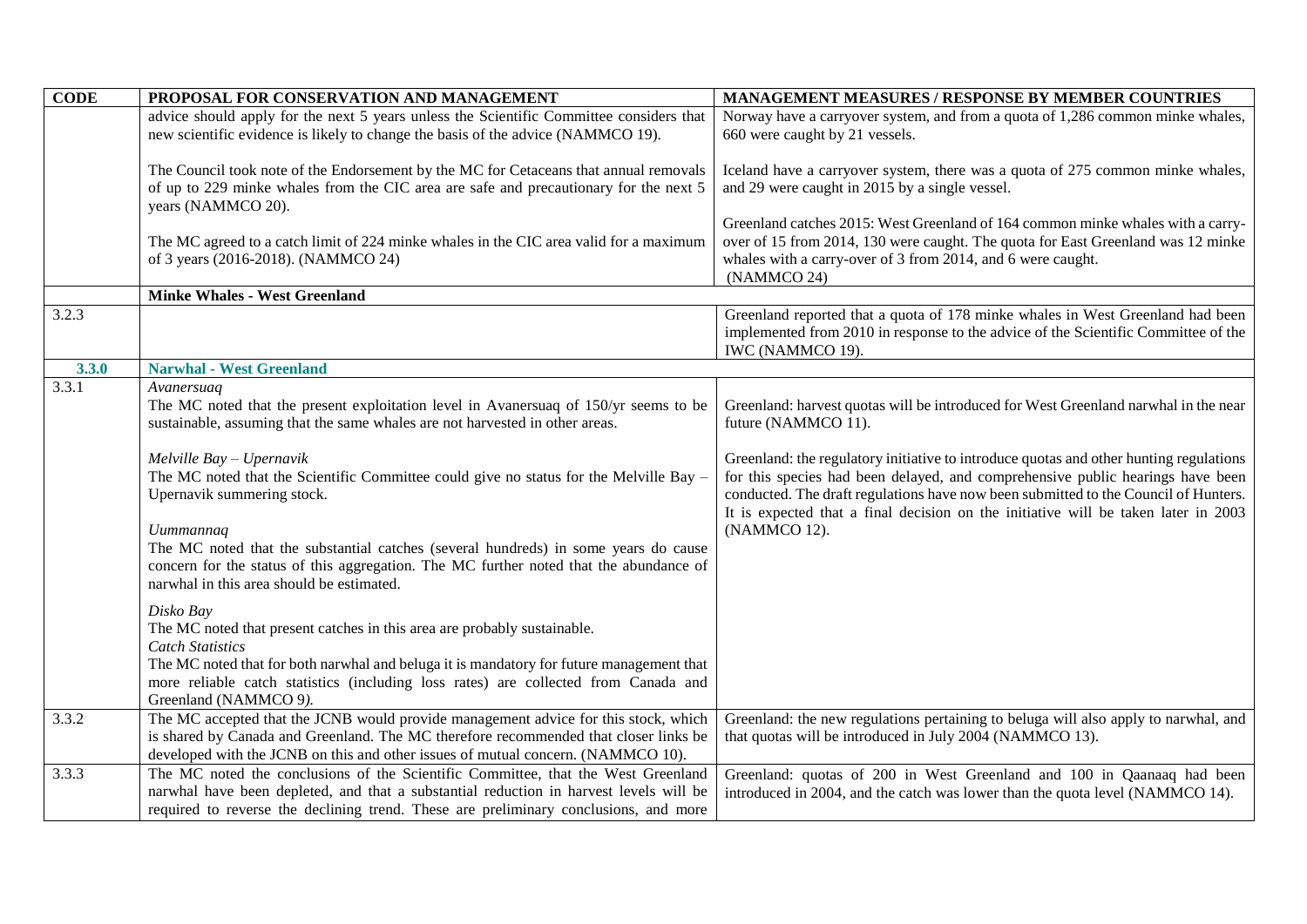| <b>CODE</b> | PROPOSAL FOR CONSERVATION AND MANAGEMENT                                                                                                                                                                                                                                                                                                                                                                                                                                                                                                                                                                                                    | MANAGEMENT MEASURES / RESPONSE BY MEMBER COUNTRIES                                                                                                                                                                                                                                                                                                                                                                                                                                                                       |
|-------------|---------------------------------------------------------------------------------------------------------------------------------------------------------------------------------------------------------------------------------------------------------------------------------------------------------------------------------------------------------------------------------------------------------------------------------------------------------------------------------------------------------------------------------------------------------------------------------------------------------------------------------------------|--------------------------------------------------------------------------------------------------------------------------------------------------------------------------------------------------------------------------------------------------------------------------------------------------------------------------------------------------------------------------------------------------------------------------------------------------------------------------------------------------------------------------|
|             | research and assessment work will be required. Nevertheless the MC expressed its grave<br>concern over the status of the West Greenland narwhal, and noted that the JCNB, which<br>provides management advice for this stock, would be considering this information in the<br>near future. The MC also noted that it will be important for NAMMCO to monitor the<br>situation closely and update the assessment as soon as more information is available<br>(NAMMCO 13).                                                                                                                                                                    | Greenland: the quota for 1 July 2004 to 30 June 2005 of 300 had been nearly fully<br>taken. The quota for 2005/2006 of 260 raised to 310 during the hunting season,<br>mainly because hunter observations suggested that narwhal numbers were larger than<br>expected and because the original quota levels were exceeded (NAMMCO 15).                                                                                                                                                                                   |
| 3.3.4       | In 2005 the Scientific Committee provided similar advice to that given in 2004, that the<br>total removal of narwhals in West Greenland should be reduced to no more than 135<br>individuals. This advice was provided with even greater emphasis due to the fact that all<br>models reviewed suggested total annual removals even lower than this. This conclusion<br>was reached in a joint meeting with the JCNB Scientific Working Group, using the best<br>scientific advice available.                                                                                                                                                |                                                                                                                                                                                                                                                                                                                                                                                                                                                                                                                          |
|             | It is apparent that there continues to be considerable disagreement between scientists and<br>hunters on narwhal stock structure, life history, and especially abundance and trends. While<br>recognising the existence of this disagreement, the MC concluded that it is nevertheless<br>necessary to manage narwhals in a precautionary manner in the face of uncertainty and<br>apparently contradictory evidence. In this regard it was noted that the 2004/2005 quota was<br>300 and that the quota for 2005/2006 of 260 was raised to 310. These quotas are more than<br>two times the level recommended by the Scientific Committee. |                                                                                                                                                                                                                                                                                                                                                                                                                                                                                                                          |
|             | While commending Greenland for the recent introduction of quotas and reduction in the<br>harvest, the MC expressed serious concern that present takes of narwhal in West Greenland,<br>according to the advice of both the NAMMCO Scientific Committee and the JCNB<br>Scientific Working Group, are not sustainable and will lead to further depletion of the<br>stock.                                                                                                                                                                                                                                                                    |                                                                                                                                                                                                                                                                                                                                                                                                                                                                                                                          |
|             | In 2000 NAMMCO accepted that the Canada/Greenland Joint Commission on<br>Conservation and Management of Narwhal and Beluga (JCNB) would provide<br>management advice for this stock. The MC therefore strongly urged the JCNB and the<br>Government of Greenland to take action to bring the removals of narwhals in West<br>Greenland to sustainable levels (NAMMCO 15).<br>In 2007, Norway, Iceland and the Faroes shared the concern expressed by the Scientific                                                                                                                                                                         | In 2007, the Minister of Fisheries for Greenland responded that decisions regarding<br>catch limitations are taken with consideration of the views of scientists and hunters,<br>and that in this case the two groups have a very different perception of the status of                                                                                                                                                                                                                                                  |
|             | Committee, that the narwhal quota for West Greenland remained well above the<br>recommended level of 135 and that the quota had increased since it was introduced in 2004.<br>It was also noted in this respect that the JCNB in 2006 had expressed grave concern at the<br>status of this stock, and recommended the development of a work plan with a time frame<br>for the reduction in total removals of narwhal to the recommended level (NAMMCO 16).                                                                                                                                                                                  | the stock. Narwhal are seasonally abundant in some areas and it has proven difficult<br>up to now to reach a consensus between scientists and hunters on stock status.<br>Hunting is very important to the culture and economy of Greenland. The minister<br>also stated that belugas and narwhals consume Greenland halibut and disturb the<br>fisheries. Jessen added that, in order to avoid inflicting undue hardship on hunting<br>families, Greenland has opted for a gradual reduction of quotas, with the aim of |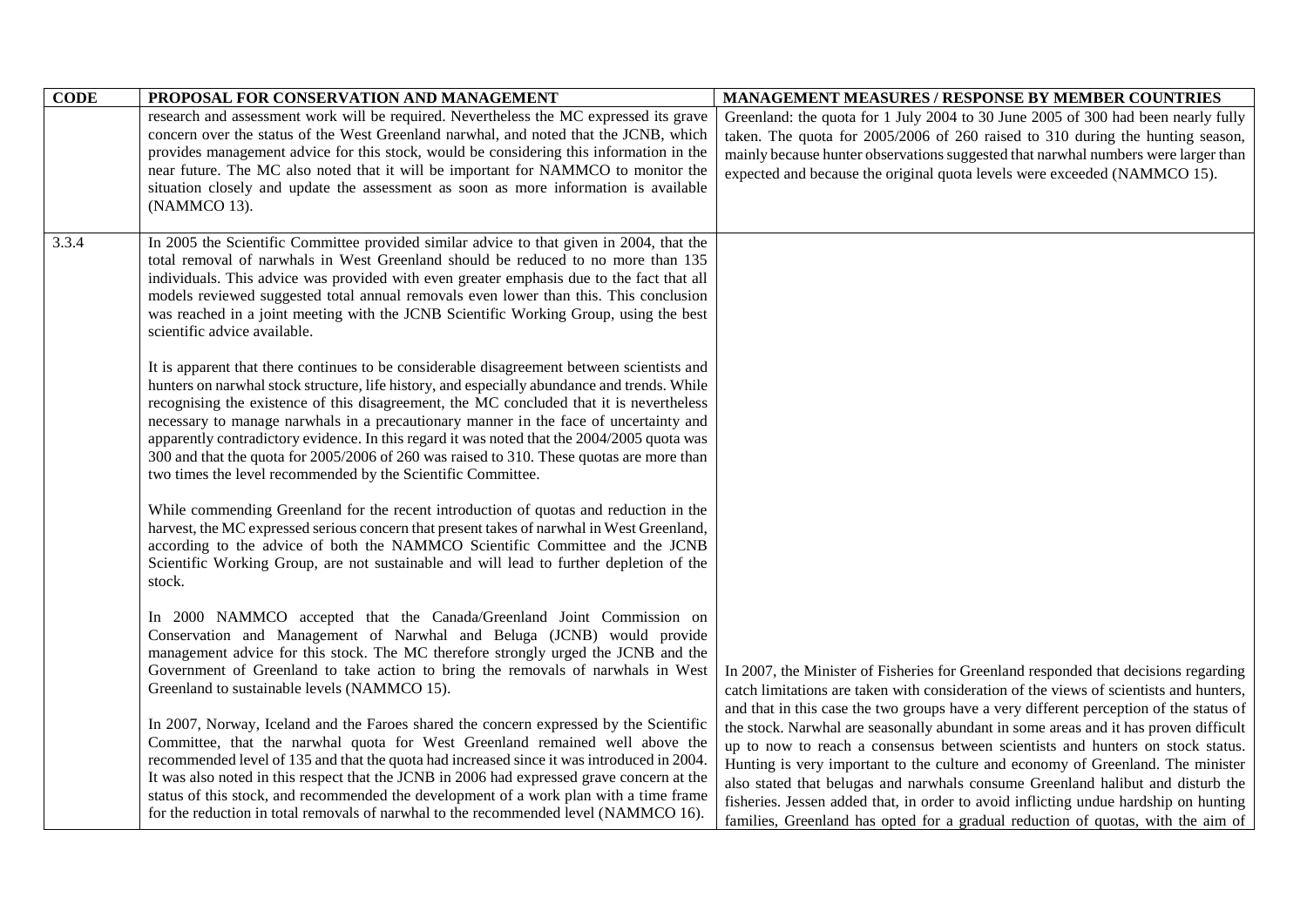| <b>CODE</b> | PROPOSAL FOR CONSERVATION AND MANAGEMENT                                                    | <b>MANAGEMENT MEASURES / RESPONSE BY MEMBER COUNTRIES</b>                           |
|-------------|---------------------------------------------------------------------------------------------|-------------------------------------------------------------------------------------|
|             |                                                                                             | reaching recommended sustainable levels.                                            |
|             | The MC welcomed the development of a monitoring plan but reiterated the serious concern     |                                                                                     |
|             | expressed in previous years that present takes of narwhal in West Greenland, according to   | Greenland has also developed a monitoring and survey plan to obtain better          |
|             | the advice of both the NAMMCO Scientific Committee and the JCNB Scientific Working          | information on the status of beluga, narwhal and walrus, for which funding is being |
|             | Group, are not sustainable and will lead to further depletion of the stock. While accepting | sought. In addition Greenland is developing a multi-year management plan for        |
|             | that there remains considerable disagreement between scientists and hunters with regard to  | narwhal (NAMMCO 16).                                                                |
|             | the status of the stocks, it was nevertheless considered advisable to manage in a           |                                                                                     |
|             | precautionary manner in the face of such uncertainty. The MC therefore once again           |                                                                                     |
|             | strongly urged the JCNB and the Government of Greenland to take action to bring the         |                                                                                     |
|             | removals of narwhals in West Greenland to sustainable levels as quickly as possible.        |                                                                                     |
|             | (NAMMCO 16).                                                                                |                                                                                     |
| 3.3.5       | The MC for Cetaceans noted that the quotas given for the period July 2008 - June 2009 of    |                                                                                     |
|             | 260 narwhals in West Greenland (WG) and 130 narwhals in Melville Bay (MB), gave a           | Greenland stated that it would continue with its multi-year management plan for     |
|             | lower probability of population increase than the 70% recommended for West Greenland        | narwhals using 70% probability of increase - total 310 for W.Greenland and 85       |
|             | narwhals (70% chance of increase corresponds to a total take of 229 and 81 narwhals in      | narwhals for East Greenland. Greenland commented that collaboration between         |
|             | WG and MB) (NAMMCO 18).                                                                     | managers, hunters and scientists has improved (NAMMCO 18).                          |
|             | The MC for Cetaceans, based on advice from the Scientific Committee, recommended            |                                                                                     |
|             | that catches be set so that there is at least a 70% probability that management objectives  |                                                                                     |
|             | will be met for West and East Greenland narwhals, i.e. maximum total removals of 310        |                                                                                     |
|             | and 85 narwhals in West and East Greenland respectively (NAMMCO 18).                        |                                                                                     |
|             |                                                                                             |                                                                                     |
|             | The MC noted that NAMMCO is the competent body to advise on East Greenland, and             |                                                                                     |
|             | that Greenland has followed the advice of the NAMMCO Scientific Committee, which is         |                                                                                     |
|             | now endorsed. The MC welcomed the fact that Greenland has followed the NAMMCO               |                                                                                     |
|             | advice (NAMMCO 18).                                                                         |                                                                                     |
| 3.3.6       | The MC strongly recommends that "struck and lost" data be collected from all areas and      | In Greenland hunters are required to report on Struck and lost. Greenland requested |
|             | types of hunt and that all "struck and lost" animals be included in the advice (NAMMCO      | advice from the SC on collection of Struck and lost data. (NAMMCO 24)               |
|             | $19$ ).                                                                                     |                                                                                     |
| 3.3.7       | The MC commends the work on developing the new catch-allocation model in NAMMCO-            | Greenland has already implemented the procedure and quotas has increased in some    |
|             | JCNB JWG and endorsed the use of the model in management procedures. (NAMMCO                | areas and decreased in others.                                                      |
|             | 24)                                                                                         |                                                                                     |
|             |                                                                                             | A revision to the Executive Order regulating hunt of Narwal and Beluga has been     |
|             | The MC endorsed the new advice on total annual removals of narwhale in East Greenland       | approved in Greenland.                                                              |
|             | (50 in Ittoqqortoormiit and 16 in Tasiilaq/kangerlussuaq) (NAMMCO 24).                      |                                                                                     |
|             |                                                                                             | Greenland reported quotas and catches of narwhal in 2015 narwhal: West Greenland;   |
|             |                                                                                             | quota, 144, catch 72. Inglefield Bredning; quota 85, caught 75; A technical 5-year  |
|             |                                                                                             | quota block is given of 485 animals, first year starting in 2014.                   |
|             |                                                                                             |                                                                                     |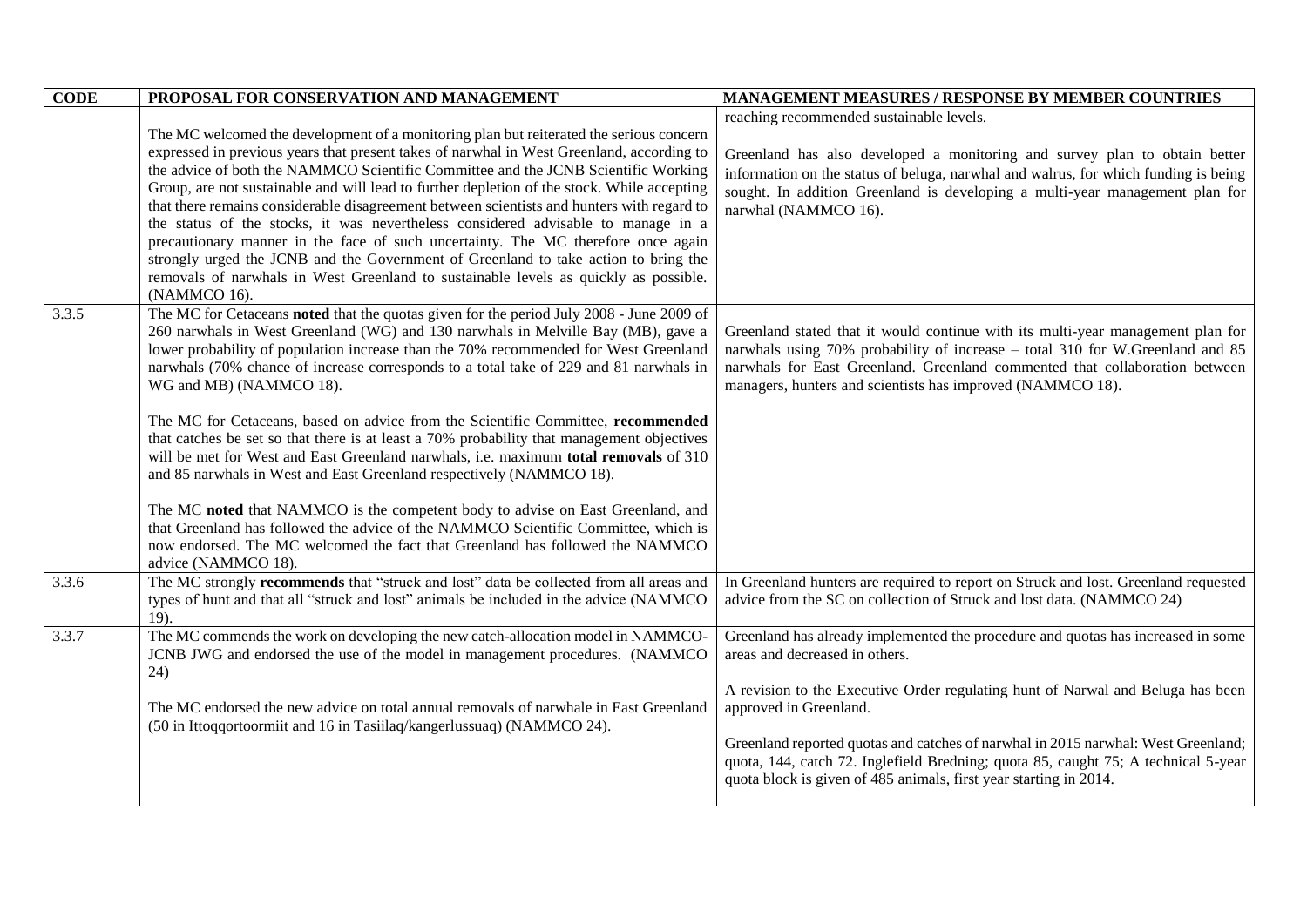| <b>CODE</b> | PROPOSAL FOR CONSERVATION AND MANAGEMENT                                                                                                                                                                                                                                                                                                                                                                                       | MANAGEMENT MEASURES / RESPONSE BY MEMBER COUNTRIES                                                                                                                                                                                                                                                                                                                                                                                                                                                                                                                                                                                                                          |
|-------------|--------------------------------------------------------------------------------------------------------------------------------------------------------------------------------------------------------------------------------------------------------------------------------------------------------------------------------------------------------------------------------------------------------------------------------|-----------------------------------------------------------------------------------------------------------------------------------------------------------------------------------------------------------------------------------------------------------------------------------------------------------------------------------------------------------------------------------------------------------------------------------------------------------------------------------------------------------------------------------------------------------------------------------------------------------------------------------------------------------------------------|
|             |                                                                                                                                                                                                                                                                                                                                                                                                                                | For Melville Bay the quota was 81, with a catch of 71. In East Greenland the quota<br>was 88 plus an extra political allocated quota of 10, with a catch of 94. (NAMMCO<br>24)                                                                                                                                                                                                                                                                                                                                                                                                                                                                                              |
| 3.4.0       | <b>Beluga - West Greenland</b>                                                                                                                                                                                                                                                                                                                                                                                                 |                                                                                                                                                                                                                                                                                                                                                                                                                                                                                                                                                                                                                                                                             |
| 3.4.1       | Maniitsoq - Disko<br>The MC noted that a series of surveys conducted since 1981 indicate a decline of more<br>than 60% in abundance in the area Maniitsoq to Disko. It further noted that with the present<br>harvest levels (estimated at 400/yr) the aggregation of belugas in this area is likely<br>declining due to overexploitation.                                                                                     | Greenland: in November 2000 the government made a decision to introduce harvest<br>quotas for beluga and narwhal. Public hearings on a draft regulatory proposal were<br>held in spring 2001. The results of these hearings are being taken into account in the<br>drafting of a revised regulatory proposal, and a final set of regulations is expected to<br>be introduced sometime in 2002 (NAMMCO 11).                                                                                                                                                                                                                                                                  |
|             | Avanersuaq - Upernavik<br>The present harvest in the area Avanersuaq - Upernavik is estimated to be more than<br>100/yr. The MC noted that since this beluga occurrence must be considered part of those<br>wintering in the area from Maniitsoq to Disko, it is considered to be declining due to<br>overexploitation.                                                                                                        | Greenland: the regulatory proposal had been delayed, and comprehensive public<br>hearings have been conducted. The draft regulations have now been submitted to the<br>Council of Hunters. It is expected that a final decision on the initiative will be taken<br>later in 2003 (NAMMCO 12).                                                                                                                                                                                                                                                                                                                                                                               |
|             | Finally the MC noted that with the observed decline a reduction in harvesting in both areas<br>seems necessary to halt or reverse the trend (NAMMCO 9).                                                                                                                                                                                                                                                                        |                                                                                                                                                                                                                                                                                                                                                                                                                                                                                                                                                                                                                                                                             |
| 3.4.2       | It was accepted that the Canada/Greenland Joint Commission on Conservation and<br>Management of Narwhal and Beluga (JCNB) would provide management advice for this<br>stock, which is shared by Canada and Greenland. Closer links should be developed<br>between NAMMCO and the JCNB on this and other issues of mutual concern. (NAMMCO<br>$10$ ).                                                                           |                                                                                                                                                                                                                                                                                                                                                                                                                                                                                                                                                                                                                                                                             |
| 3.4.3       | A joint meeting of the NAMMCO Scientific Working Group on the Population Status of<br>North Atlantic Narwhal and Beluga and the JCNB Scientific Working Group had been<br>held in May 2001. It was recommended that this co-operation at the scientific level should<br>continue, and it was reiterated that closer links be developed between NAMMCO and the<br>JCNB on this and other issues of mutual concern. (NAMMCO 11). | Greenland: a regulatory framework allowing the government to set quotas and other<br>limitations on hunting has now been passed. It is expected that quotas will be<br>introduced for beluga and narwhal by July 2004. (NAMMCO 13).<br>Greenland: a quota of 320 had been introduced in West Greenland and Qaanaaq year-<br>round from 1 <sup>st</sup> July 2004. After implementation the catch was lower than the quota<br>level, mainly due to poor weather conditions (NAMMCO 14).<br>Greenland: the quota for 1 July 2004 to 30 June 2005 of 320 had not been fully<br>harvested due mainly to poor weather conditions. The quota for 2005/2006 is 220<br>(NAMMCO 15). |
| 3.4.4       | The JCNB recommends reducing catches to 100 per year will have an 80% chance of<br>halting the decline in beluga numbers by 2010. Similar advice was first provided in 2000<br>and has been confirmed and reiterated in meetings held in 2003 and 2004.<br>Despite considerable disagreement between scientists and hunters on beluga, the MC                                                                                  |                                                                                                                                                                                                                                                                                                                                                                                                                                                                                                                                                                                                                                                                             |
|             | concluded that it is necessary to manage beluga in a precautionary manner in the face of                                                                                                                                                                                                                                                                                                                                       |                                                                                                                                                                                                                                                                                                                                                                                                                                                                                                                                                                                                                                                                             |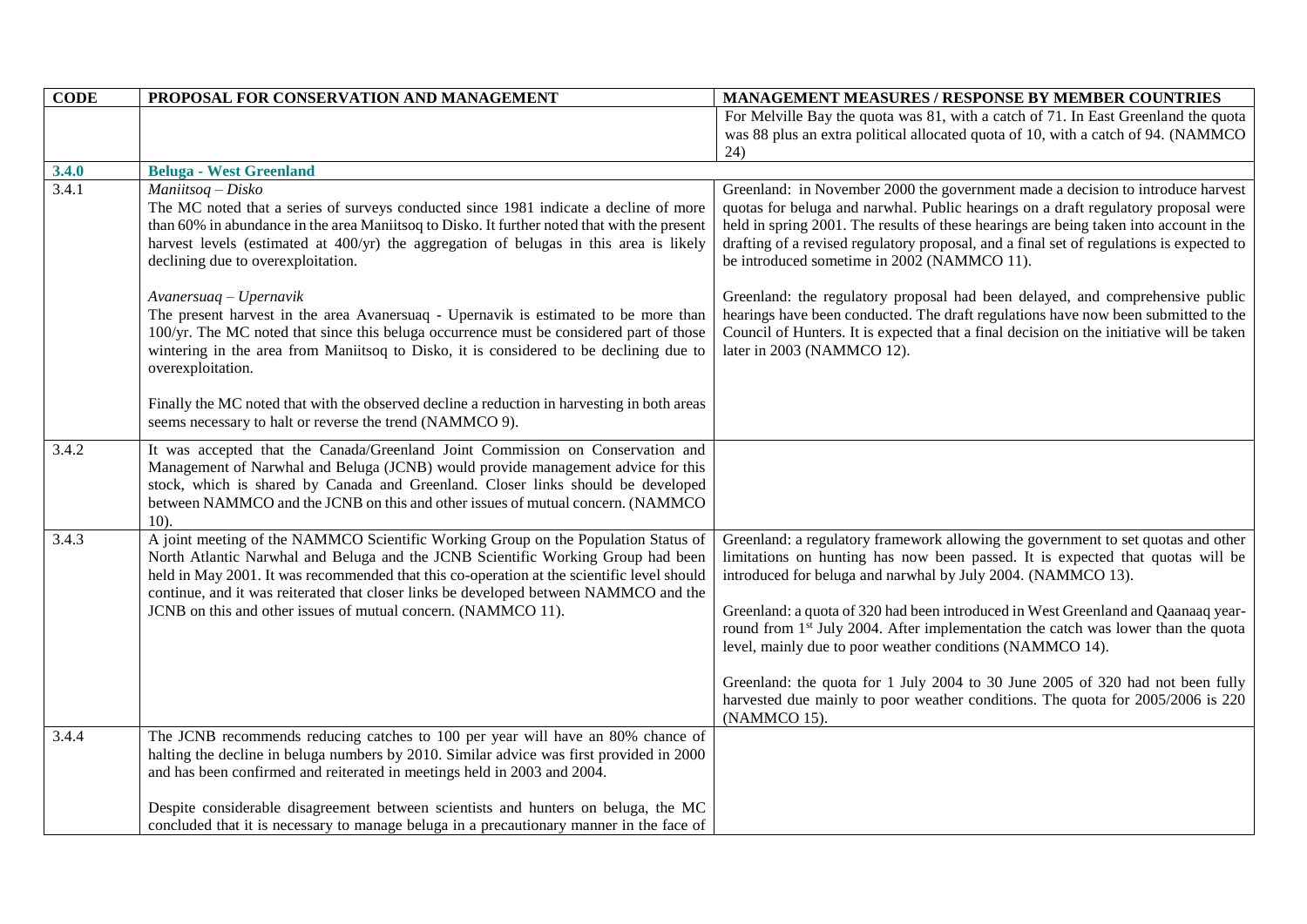| <b>CODE</b> | PROPOSAL FOR CONSERVATION AND MANAGEMENT                                                                                                                                             | <b>MANAGEMENT MEASURES / RESPONSE BY MEMBER COUNTRIES</b>                                                                                                           |
|-------------|--------------------------------------------------------------------------------------------------------------------------------------------------------------------------------------|---------------------------------------------------------------------------------------------------------------------------------------------------------------------|
|             | uncertainty and apparently contradictory evidence.                                                                                                                                   |                                                                                                                                                                     |
|             | While commending Greenland for the recent improvements (quotas and reduction of                                                                                                      |                                                                                                                                                                     |
|             | harvest) serious concern was expressed that present quotas for beluga in West Greenland,                                                                                             |                                                                                                                                                                     |
|             | are not sustainable and will lead to further reduction of the stock. The MC therefore                                                                                                |                                                                                                                                                                     |
|             | strongly urged the JCNB and Greenland to take action to bring the removal of belugas in                                                                                              |                                                                                                                                                                     |
|             | West Greenland to sustainable levels (NAMMCO 15).                                                                                                                                    |                                                                                                                                                                     |
|             |                                                                                                                                                                                      |                                                                                                                                                                     |
|             | The population is depleted, and further action is needed to halt the decline. The quota is<br>still above the recommended level of 100. However it was also noted that the quota has |                                                                                                                                                                     |
|             | been reduced since its introduction in 2004. The MC therefore commended Greenland for                                                                                                |                                                                                                                                                                     |
|             | their management efforts to improve the conservation status of beluga in this area, and                                                                                              |                                                                                                                                                                     |
|             | strongly urged Greenland to continue their efforts to bring the catch to sustainable levels.                                                                                         |                                                                                                                                                                     |
|             | The MC also welcomed the development of the monitoring plan mentioned above for                                                                                                      |                                                                                                                                                                     |
|             | narwhal which also applies to beluga (NAMMCO 16).                                                                                                                                    |                                                                                                                                                                     |
|             |                                                                                                                                                                                      |                                                                                                                                                                     |
|             | The MC for Cetaceans welcomed the multi-annual catch quotas recently introduced by                                                                                                   |                                                                                                                                                                     |
|             | Greenland for beluga stocks based on advice of the Scientific Committee that an annual                                                                                               |                                                                                                                                                                     |
|             | take of 310 belugas over 5 years up to 2014 was sustainable, and noted that these are                                                                                                |                                                                                                                                                                     |
|             | intended to rebuild the level of the stocks in coming years and therefore ensure the long-                                                                                           |                                                                                                                                                                     |
|             | term sustainability of catches (NAMMCO 18).                                                                                                                                          |                                                                                                                                                                     |
|             |                                                                                                                                                                                      |                                                                                                                                                                     |
| 3.4.5       | The MC agreed to a total annual removal of beluga in West Greenland to no more than 320                                                                                              | Greenland reported that the quota in 2015 for beluga in West Greenland was 320,<br>and 120 were caught. In Qaanaaq, the quota was 20 and 7 were caught. A technical |
|             | animals from 2016 to 2020. (NAMMCO 24)                                                                                                                                               | 5 year quota block is given of 100 animals, with the first year starting in 2014.                                                                                   |
|             |                                                                                                                                                                                      | (NAMMCO 24)                                                                                                                                                         |
|             |                                                                                                                                                                                      |                                                                                                                                                                     |
|             |                                                                                                                                                                                      | A revision to the Executive Order regulating hunt of Narwal and Beluga has been                                                                                     |
|             |                                                                                                                                                                                      | approved in Greenland. (NAMMCO 24)                                                                                                                                  |
| 3.5.0       | <b>Northern bottlenose whales</b>                                                                                                                                                    |                                                                                                                                                                     |
| 3.5.1       | The MC discussed the advice of the Scientific Committee on the status of the northern                                                                                                |                                                                                                                                                                     |
|             | bottlenose whale and noted that this was the first conclusive analysis on which                                                                                                      |                                                                                                                                                                     |
|             | management of the northern bottlenose whale could be based.                                                                                                                          |                                                                                                                                                                     |
|             | The MC accepted that the population trajectories indicated that the coastal drive hunt in                                                                                            |                                                                                                                                                                     |
|             | the Faroe Islands did not have any noticeable effect on the stock and that removals of fewer                                                                                         |                                                                                                                                                                     |
|             | than 300 whales a year were not likely to lead to a decline in the stock (NAMMCO 5).                                                                                                 |                                                                                                                                                                     |
| 3.6.0       | <b>Long-finned pilot whales</b>                                                                                                                                                      |                                                                                                                                                                     |
| 3.6.1       | The MC noted the findings and conclusions of the Scientific Committee with respect to the                                                                                            | In 1997 the MC concluded that the Faroese drive hunt of pilot whales is sustainable.                                                                                |
|             | status of long-finned pilot whales in the North Atlantic (Section 3.1, item 3.1), which                                                                                              | There have been no changes in annual take, new abundance estimates or other                                                                                         |
|             | confirmed that the best available abundance estimate of pilot whales in the Central and                                                                                              | information that warrant any change in this conclusion. (NAMMCO 11).                                                                                                |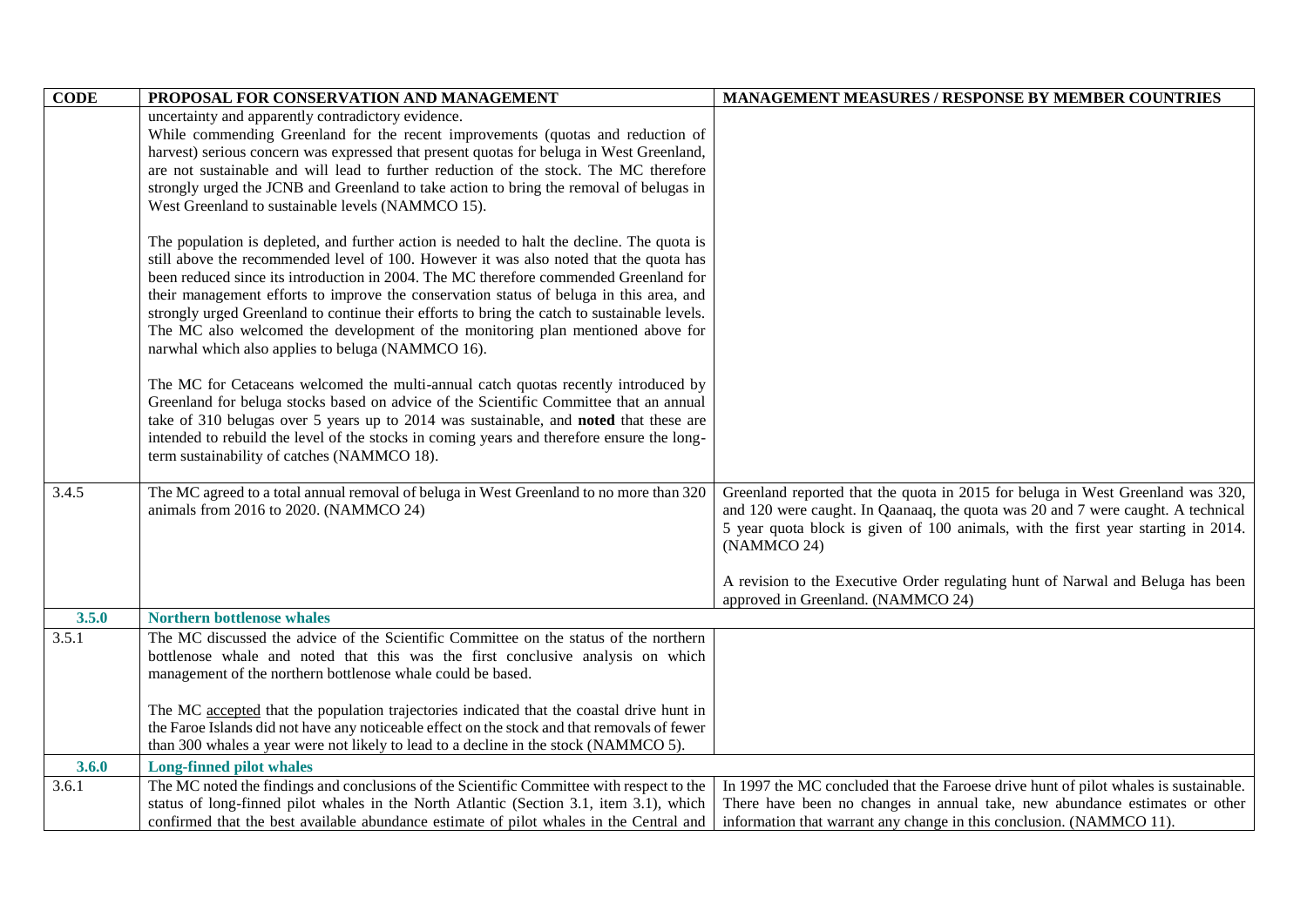| <b>CODE</b>    | PROPOSAL FOR CONSERVATION AND MANAGEMENT                                                                 | <b>MANAGEMENT MEASURES / RESPONSE BY MEMBER COUNTRIES</b>                                                                                                             |
|----------------|----------------------------------------------------------------------------------------------------------|-----------------------------------------------------------------------------------------------------------------------------------------------------------------------|
|                | Northeast Atlantic is 778,000. Also, that there is more than one stock throughout the entire             |                                                                                                                                                                       |
|                | North Atlantic, while the two extreme hypotheses of i) a single stock across the entire                  |                                                                                                                                                                       |
|                | North Atlantic stock, and ii) a discrete, localised stock restricted to Faroese waters, had              |                                                                                                                                                                       |
|                | been ruled out.                                                                                          |                                                                                                                                                                       |
|                |                                                                                                          |                                                                                                                                                                       |
|                | It further noted that the effects of the drive hunt of pilot whales in the Faroe Islands have            |                                                                                                                                                                       |
|                | had a negligible effect on the population, and that an annual catch of 2,000 individuals in              |                                                                                                                                                                       |
|                | the eastern Atlantic corresponds to an exploitation rate of 0.26%. The conclusion is that                |                                                                                                                                                                       |
|                | the drive hunt of pilot whales in the Faroe Islands is sustainable (NAMMCO 7).                           |                                                                                                                                                                       |
|                |                                                                                                          | The Faroe Islands: plans are underway to implement a monitoring programme, the                                                                                        |
|                | There is a comprehensive international scientific research sampling of all pilot whales                  | aim of which is to update the comprehensive biological data on pilot whales that was                                                                                  |
|                | caught in the Faroes from 1986 to 1988, and the MC recognised the value of building on                   | provided by the dedicated international research programme in the Faroe Islands in<br>1986-1988 (NAMMCO 18).                                                          |
|                | and updating this valuable information by ensuring ongoing sampling of pilot whales in                   |                                                                                                                                                                       |
|                | the Faroes (NAMMCO 16).                                                                                  | The Faores caught 501 pilot whales in 6 drives in 2015 (NAMMCO 24).                                                                                                   |
|                |                                                                                                          |                                                                                                                                                                       |
| 3.7.0<br>3.7.1 | <b>Humpback whales</b><br>In 2006 new abundance estimates for West Greenland were available from surveys |                                                                                                                                                                       |
|                | conducted in 2005. The MC accepted the conclusion of the Scientific Committee that a                     | Greenland informed that the current quota is 10 whales annually with a carry-over of<br>2 whales. In 2015 6 animals were caught. This quota is IWC advice until 2018. |
|                | removal (including by-catch) of up to 10 animals per year in West Greenland would not                    | (NAMMCO 24)                                                                                                                                                           |
|                | harm the stock in the short or medium term. The MC therefore proposed that Greenland                     |                                                                                                                                                                       |
|                | limit annual removals of humpback whales, including by-caught and struck and lost                        |                                                                                                                                                                       |
|                | whales, to 10 off West Greenland. (NAMMCO 16).                                                           |                                                                                                                                                                       |
|                |                                                                                                          |                                                                                                                                                                       |
|                | The MC noted that in 2008, the Scientific Committee reconsidered its interim advice from                 |                                                                                                                                                                       |
|                | 2006 for West Greenland humpbacks on the basis of the estimate of the survey conducted                   |                                                                                                                                                                       |
|                | in 2007, noting that the abundance estimate was higher than that of the 2005 survey, on                  |                                                                                                                                                                       |
|                | which the 2006 interim advice was based.                                                                 |                                                                                                                                                                       |
|                |                                                                                                          |                                                                                                                                                                       |
|                | The MC recommended that the total quota of humpbacks in West Greenland in 2009,                          |                                                                                                                                                                       |
|                | including by-catches, should not exceed 10 animals (NAMMCO 17; NAMMCO 18).                               |                                                                                                                                                                       |
|                | The MC recommended that a total removal of up to 20 humpback whales per year 2010-                       |                                                                                                                                                                       |
|                | 2015 would be sustainable (NAMMCO 19).                                                                   |                                                                                                                                                                       |
| 3.8.0          | <b>Harbour porpoises</b>                                                                                 |                                                                                                                                                                       |
| 3.8.1          | The MC noted in 2007 there was not a sufficient information base to provide advice on                    |                                                                                                                                                                       |
|                | sustainable removals for this species for any of the NAMMCO member countries. Noting                     |                                                                                                                                                                       |
|                | this, the MC recommended that member countries conduct surveys to produce reliable                       |                                                                                                                                                                       |
|                | estimates of abundance for harbour porpoises in their areas. In addition, the MC                         |                                                                                                                                                                       |
|                | recommended that member countries provide reliable estimates of total removals,                          |                                                                                                                                                                       |
|                | including by-catch, for this species. Once this information is available for any area, the               |                                                                                                                                                                       |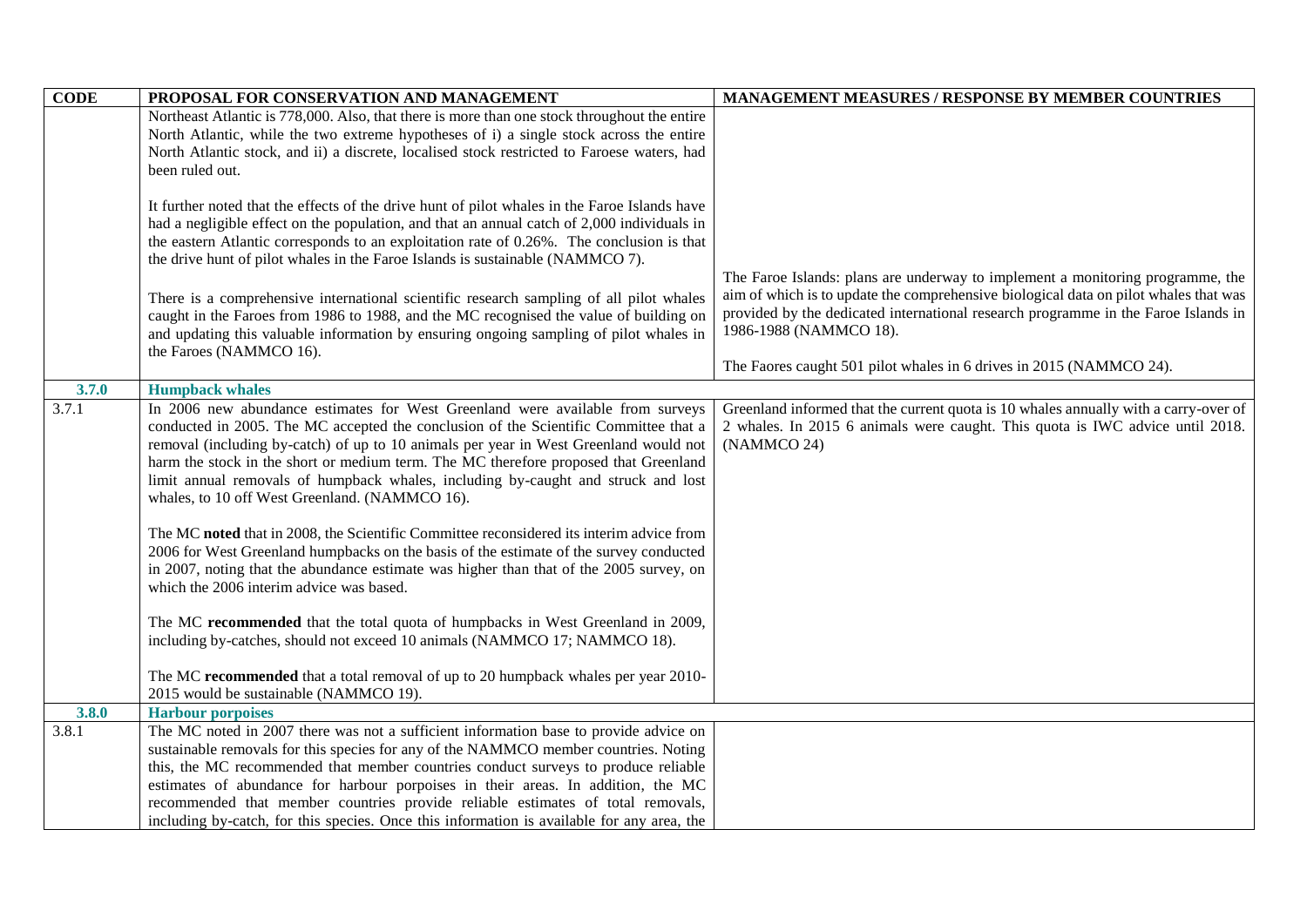| <b>CODE</b> | PROPOSAL FOR CONSERVATION AND MANAGEMENT                                                                                                                                                                                                                                                                                                                                                                                                                                                                                                                                                                                                                                                                                                                                                                                                                                                                                                                                                                                                                                                                                              | <b>MANAGEMENT MEASURES / RESPONSE BY MEMBER COUNTRIES</b>                                                                                                                                                                                                                                                                                                                                                                                                                                                                                                           |
|-------------|---------------------------------------------------------------------------------------------------------------------------------------------------------------------------------------------------------------------------------------------------------------------------------------------------------------------------------------------------------------------------------------------------------------------------------------------------------------------------------------------------------------------------------------------------------------------------------------------------------------------------------------------------------------------------------------------------------------------------------------------------------------------------------------------------------------------------------------------------------------------------------------------------------------------------------------------------------------------------------------------------------------------------------------------------------------------------------------------------------------------------------------|---------------------------------------------------------------------------------------------------------------------------------------------------------------------------------------------------------------------------------------------------------------------------------------------------------------------------------------------------------------------------------------------------------------------------------------------------------------------------------------------------------------------------------------------------------------------|
|             | sustainability of removals can be assessed by the Scientific Committee. This was                                                                                                                                                                                                                                                                                                                                                                                                                                                                                                                                                                                                                                                                                                                                                                                                                                                                                                                                                                                                                                                      |                                                                                                                                                                                                                                                                                                                                                                                                                                                                                                                                                                     |
|             | considered particularly urgent for Greenland, where directed catches are in the low                                                                                                                                                                                                                                                                                                                                                                                                                                                                                                                                                                                                                                                                                                                                                                                                                                                                                                                                                                                                                                                   |                                                                                                                                                                                                                                                                                                                                                                                                                                                                                                                                                                     |
|             | thousands annually (NAMMCO 16).                                                                                                                                                                                                                                                                                                                                                                                                                                                                                                                                                                                                                                                                                                                                                                                                                                                                                                                                                                                                                                                                                                       |                                                                                                                                                                                                                                                                                                                                                                                                                                                                                                                                                                     |
| 3.8.2       | The MC endorsed the Scientific Committee recommendations that Iceland and Greenland<br>co-ordinate their analyses of the 2007 data with regard to this species, that any survey<br>undertaken in the Faroe Islands should be designed to be compatible with the SCANS<br>surveys, and that there should be adequate monitoring of by-catches in all areas.<br>(NAMMCO 17)                                                                                                                                                                                                                                                                                                                                                                                                                                                                                                                                                                                                                                                                                                                                                             | Iceland underlined that harbour porpoises were included in the 2007 survey and<br>analyses will be presented to the next Scientific Committee meeting in 2009. This<br>will provide the first reliable abundance estimate in the Icelandic coastal area.<br>Greenland informed the MC that a new executive government order on small<br>cetaceans is being prepared that will include harbour porpoises, pilot whales and<br>dolphins.<br>Norway reported that porpoise by-catch data will be available after validation of their<br>by-catch monitoring programme. |
|             |                                                                                                                                                                                                                                                                                                                                                                                                                                                                                                                                                                                                                                                                                                                                                                                                                                                                                                                                                                                                                                                                                                                                       | (NAMMCO 17).                                                                                                                                                                                                                                                                                                                                                                                                                                                                                                                                                        |
| 3.8.3       | The Management Committee recommends that total removal estimates are made for all<br>areas, and that abundance estimates from the 2007 survey in Iceland and the 2010 survey<br>in the Faroe Islands are available before a WG meeting. (NAMMCO 19).                                                                                                                                                                                                                                                                                                                                                                                                                                                                                                                                                                                                                                                                                                                                                                                                                                                                                  |                                                                                                                                                                                                                                                                                                                                                                                                                                                                                                                                                                     |
| 3.8.4       | The MC endorsed the recommendations of the SC that:<br>- Given the recent discovery of large uncertainty in catches, Greenland provides a complete<br>catch history including all types of underreporting of catches before any future attempts<br>are made to conduct an assessment of harbour porpoises in West Greenland.<br>- Norway expand the information about by-catch giving the next priority to the lumpfish<br>fishery by-catch.<br>- Surveys to estimate abundance in Norwegian coastal and fjord waters are carried out.<br>These surveys should focus in the areas of highest by-catch (Vestfjorden).<br>Both tracking and genetics studies be carried out to clarify stock delineation. Reliance on<br>genetics data alone is not enough because movements are needed to inform on mixing and<br>dispersion of the animals on a management time scale.<br>- Samples be collected from by-catches in Norway, to obtain data on sex ratio, reproductive<br>status, age structure, diet, contaminants, etc. Again, the efforts should focus on the<br>Vestfjord area, where most of the by-catches occur.<br>(NAMMCO 22) | Greenland reported that GINR had initiated a questionnaire survey, and<br>compared hunter reports to the reported catch. There were some differences<br>between these, and Greenland is investigating these issues and will report<br>back to the MC in the future.<br>(NAMMCO 22)<br>In Norway, work is underway for beginning monitoring of the lumpfish<br>fishery, and collecting genetics data.<br>(NAMMCO 22)                                                                                                                                                 |
| 3.9.0       | <b>T-NASS</b>                                                                                                                                                                                                                                                                                                                                                                                                                                                                                                                                                                                                                                                                                                                                                                                                                                                                                                                                                                                                                                                                                                                         |                                                                                                                                                                                                                                                                                                                                                                                                                                                                                                                                                                     |
| 3.9.1       | While recognizing national priorities, the MC recommended that NAMMCO countries                                                                                                                                                                                                                                                                                                                                                                                                                                                                                                                                                                                                                                                                                                                                                                                                                                                                                                                                                                                                                                                       |                                                                                                                                                                                                                                                                                                                                                                                                                                                                                                                                                                     |
|             | make every effort possible to ensure the coordination of the survey in terms of timing and                                                                                                                                                                                                                                                                                                                                                                                                                                                                                                                                                                                                                                                                                                                                                                                                                                                                                                                                                                                                                                            |                                                                                                                                                                                                                                                                                                                                                                                                                                                                                                                                                                     |
|             | coverage (spatial contiguity). The MC also recommended that member countries assist the                                                                                                                                                                                                                                                                                                                                                                                                                                                                                                                                                                                                                                                                                                                                                                                                                                                                                                                                                                                                                                               |                                                                                                                                                                                                                                                                                                                                                                                                                                                                                                                                                                     |
|             | Committee in obtaining additional funding to support the T-NASS Extension and Acoustic                                                                                                                                                                                                                                                                                                                                                                                                                                                                                                                                                                                                                                                                                                                                                                                                                                                                                                                                                                                                                                                |                                                                                                                                                                                                                                                                                                                                                                                                                                                                                                                                                                     |